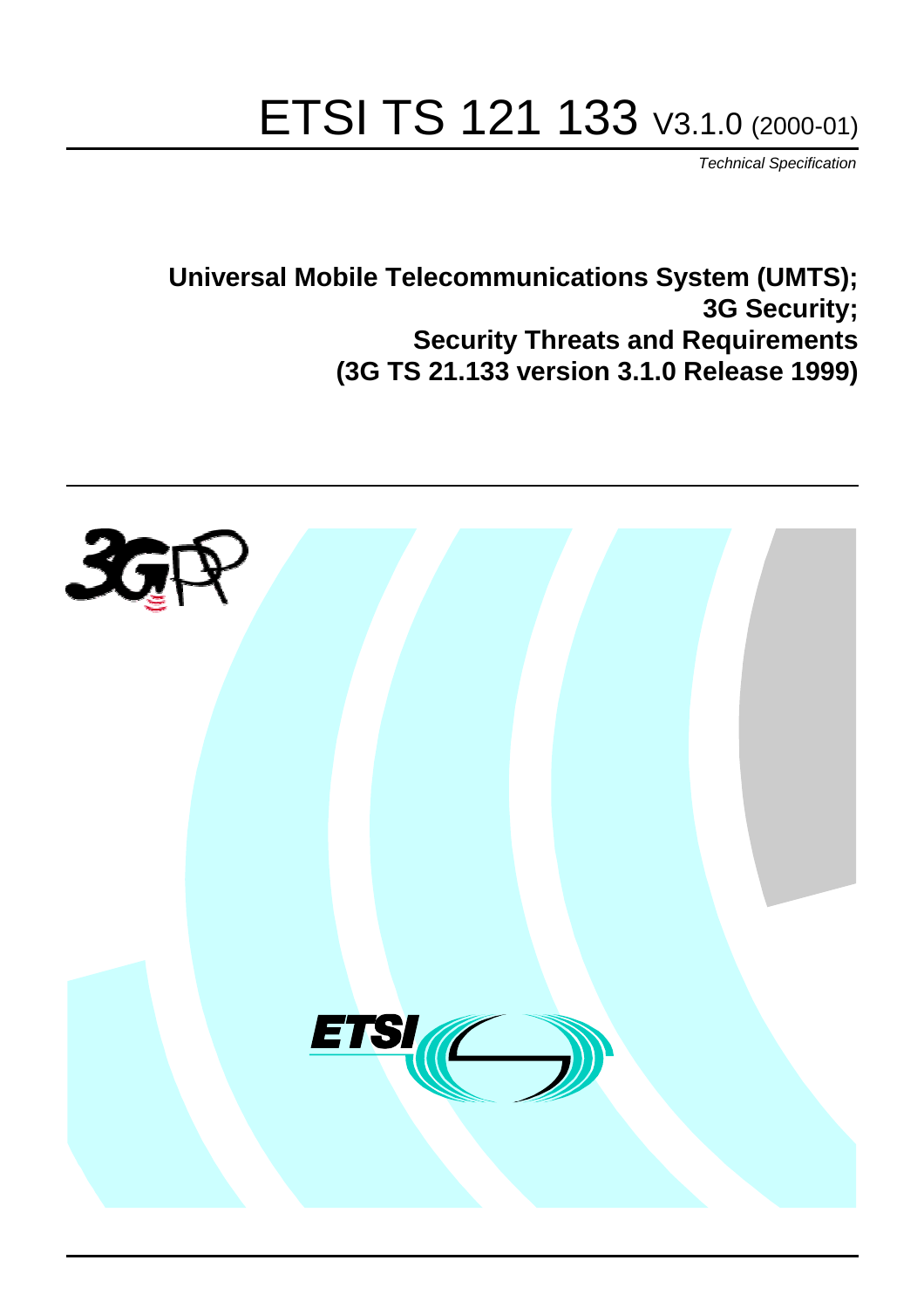**1**

Reference DTS/TSGS-0321133U

> Keywords UMTS

#### **ETSI**

Postal address F-06921 Sophia Antipolis Cedex - FRANCE

Office address

650 Route des Lucioles - Sophia Antipolis Valbonne - FRANCE Tel.: +33 4 92 94 42 00 Fax: +33 4 93 65 47 16 Siret N° 348 623 562 00017 - NAF 742 C Association à but non lucratif enregistrée à la Sous-Préfecture de Grasse (06) N° 7803/88

Internet

secretariat@etsi.fr Individual copies of this ETSI deliverable can be downloaded from http://www.etsi.org If you find errors in the present document, send your comment to: editor@etsi.fr

#### **Important notice**

This ETSI deliverable may be made available in more than one electronic version or in print. In any case of existing or perceived difference in contents between such versions, the reference version is the Portable Document Format (PDF). In case of dispute, the reference shall be the printing on ETSI printers of the PDF version kept on a specific network drive within ETSI Secretariat.

#### **Copyright Notification**

No part may be reproduced except as authorized by written permission. The copyright and the foregoing restriction extend to reproduction in all media.

> © European Telecommunications Standards Institute 2000. All rights reserved.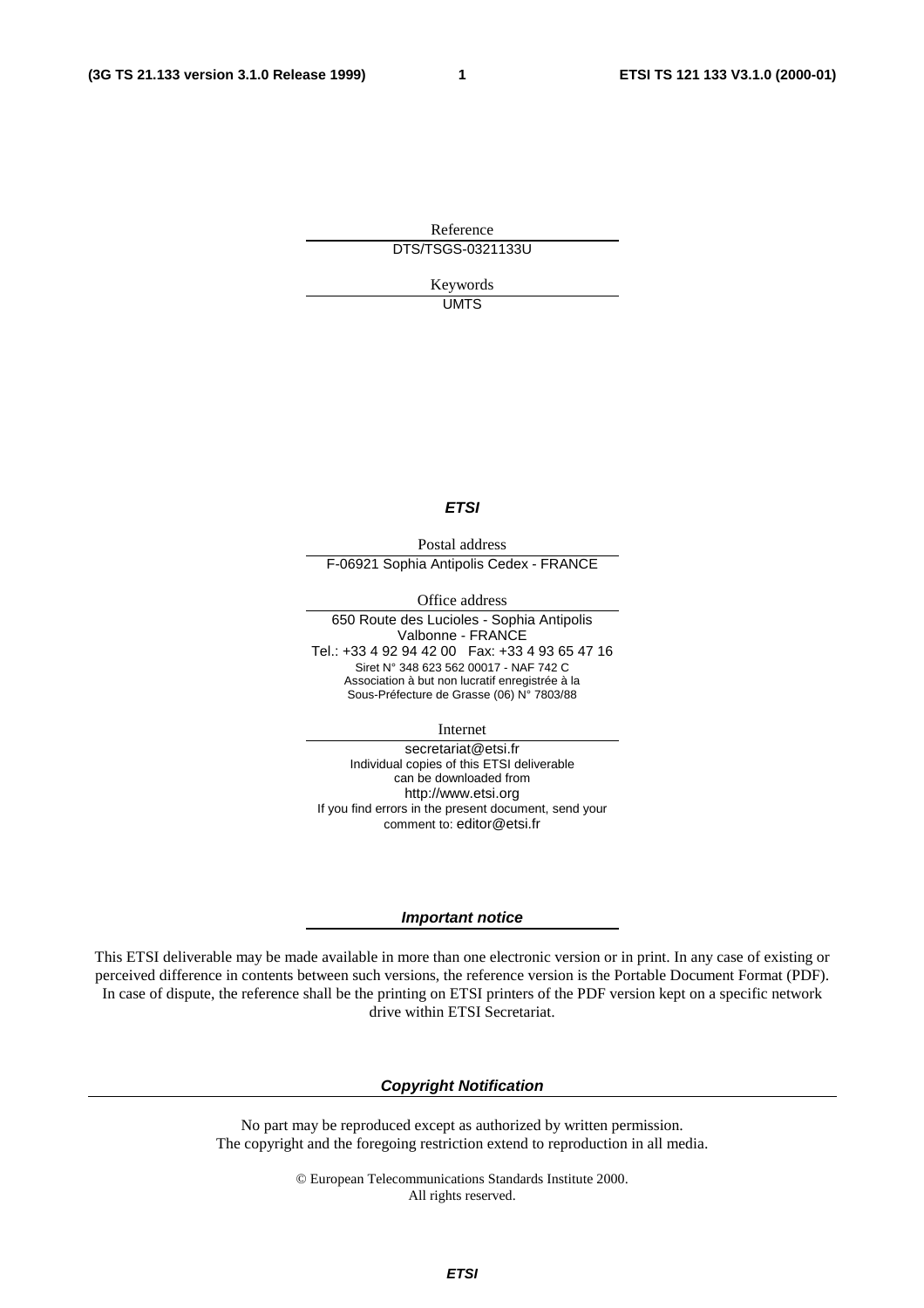# Intellectual Property Rights

IPRs essential or potentially essential to the present document may have been declared to ETSI. The information pertaining to these essential IPRs, if any, is publicly available for **ETSI members and non-members**, and can be found in SR 000 314: *"Intellectual Property Rights (IPRs); Essential, or potentially Essential, IPRs notified to ETSI in respect of ETSI standards"*, which is available from the ETSI Secretariat. Latest updates are available on the ETSI Web server (http://www.etsi.org/ipr).

Pursuant to the ETSI IPR Policy, no investigation, including IPR searches, has been carried out by ETSI. No guarantee can be given as to the existence of other IPRs not referenced in SR 000 314 (or the updates on the ETSI Web server) which are, or may be, or may become, essential to the present document.

## Foreword

This Technical Specification (TS) has been produced by the ETSI 3<sup>rd</sup> Generation Partnership Project (3GPP).

The present document may refer to technical specifications or reports using their 3GPP identities or GSM identities. These should be interpreted as being references to the corresponding ETSI deliverables. The mapping of document identities is as follows:

For 3GPP documents:

3G TS | TR nn.nnn "<title>" (with or without the prefix 3G)

is equivalent to

ETSI TS | TR 1nn nnn "[Digital cellular telecommunications system (Phase 2+) (GSM);] Universal Mobile Telecommunications System; <title>

For GSM document identities of type "GSM xx.yy", e.g. GSM 01.04, the corresponding ETSI document identity may be found in the Cross Reference List on [www.etsi.org/key](http://www.etsi.org/key)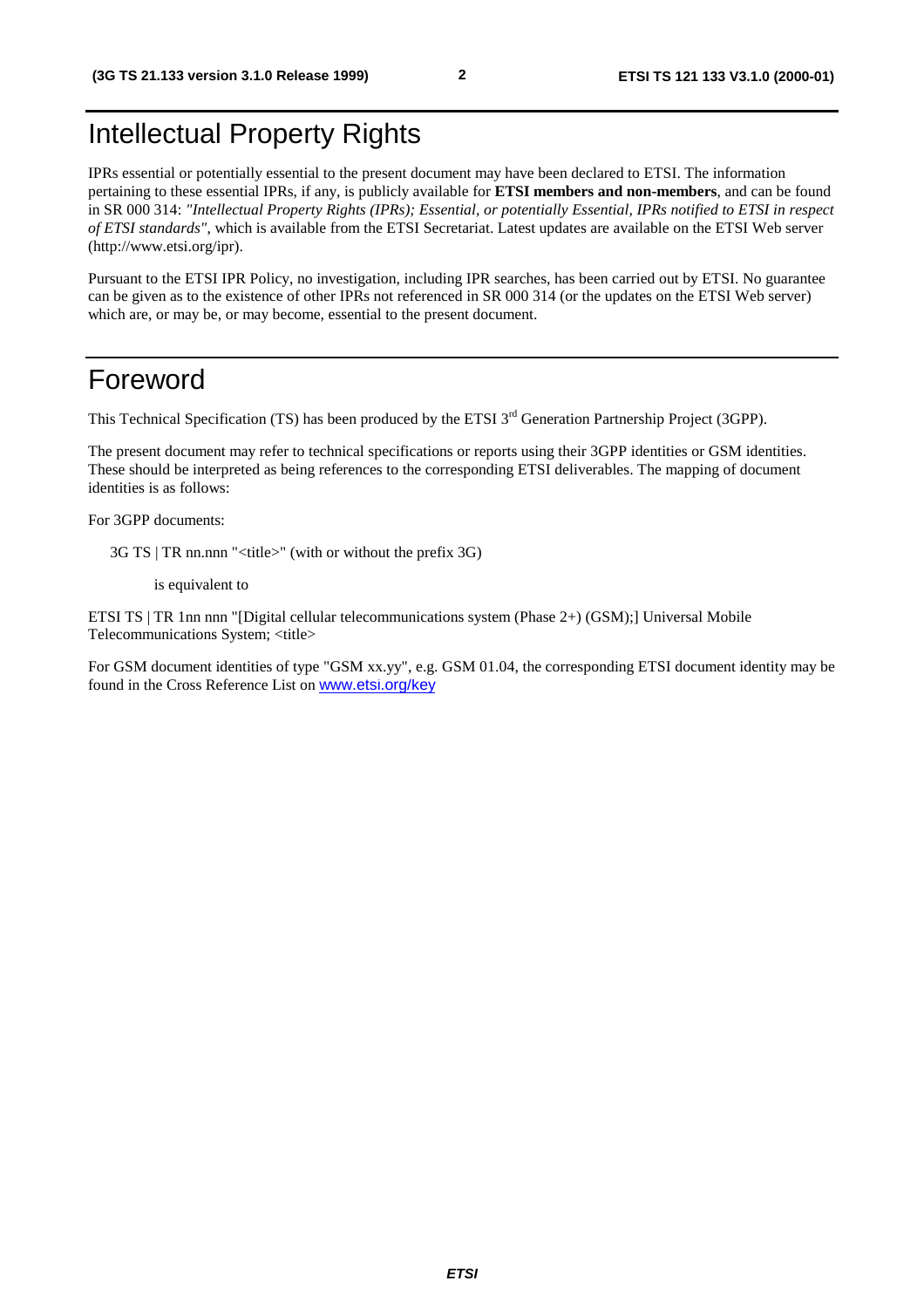$\overline{3}$ 

# Contents

| 1            |  |
|--------------|--|
| 2            |  |
| 3            |  |
| 3.1          |  |
| 3.2          |  |
| 4            |  |
| 5            |  |
| 5.1          |  |
| 5.1.1        |  |
| 5.1.2        |  |
| 5.1.3        |  |
| 5.1.4        |  |
| 5.1.5        |  |
| 5.1.6        |  |
| 5.1.7        |  |
| 5.1.8        |  |
| 5.2          |  |
| 5.2.1        |  |
| 5.2.2        |  |
| 5.2.3        |  |
| 5.2.4        |  |
| 5.2.5        |  |
| 5.3          |  |
| 5.4          |  |
| 5.5<br>5.5.1 |  |
| 5.5.1.1      |  |
| 5.5.1.2      |  |
| 5.5.1.3      |  |
| 5.5.2        |  |
| 5.5.2.1      |  |
| 6            |  |
| 6.1          |  |
| 6.1.1        |  |
| 6.1.2        |  |
| 6.1.3        |  |
| 6.1.4<br>6.2 |  |
| 6.2.1        |  |
| 6.2.2        |  |
| 6.2.3        |  |
| 6.2.4        |  |
| 6.2.5        |  |
| 6.3          |  |
|              |  |
| 7            |  |
| 7.1          |  |
| 7.1.1        |  |
| 8            |  |
| 8.1          |  |
| 8.1.1        |  |
| 8.1.1.1      |  |
|              |  |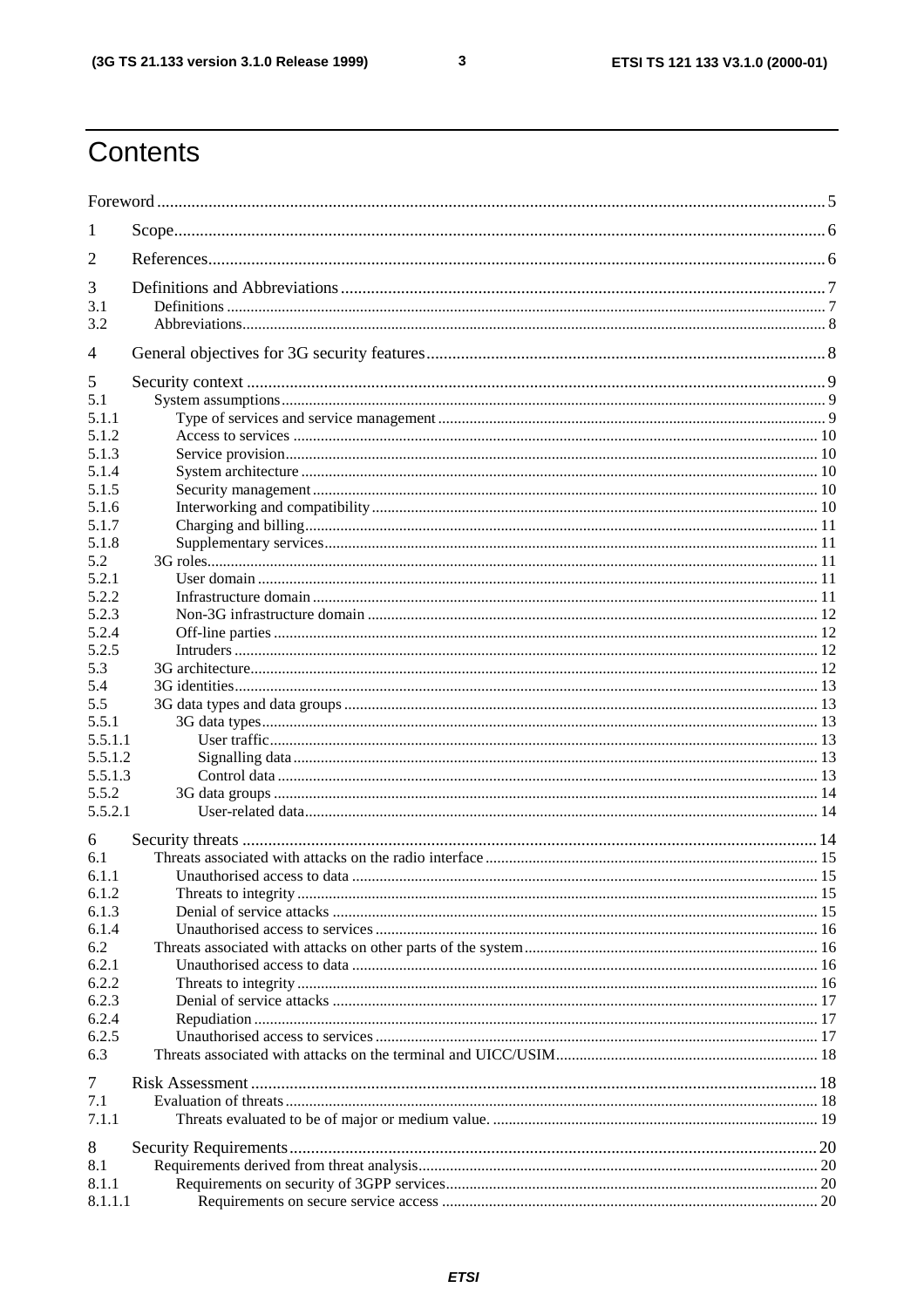$\overline{\mathbf{4}}$ 

| 8.1.1.2         |                               |     |  |  |
|-----------------|-------------------------------|-----|--|--|
| 8.1.2           |                               |     |  |  |
| 8.1.3           |                               |     |  |  |
| 8.1.3.1         |                               |     |  |  |
| 8.1.3.2         |                               |     |  |  |
| 8.1.4           |                               |     |  |  |
| 8.1.4.1         |                               |     |  |  |
| 8.1.4.2         |                               |     |  |  |
| 8.2             |                               |     |  |  |
| 8.2.1           |                               |     |  |  |
| 8.2.1.1         |                               |     |  |  |
|                 | <b>Annex A (Informative):</b> |     |  |  |
| A.1             |                               |     |  |  |
| A.2             |                               |     |  |  |
| A.3             |                               |     |  |  |
| A.4             |                               |     |  |  |
| <b>Annex B:</b> |                               | .25 |  |  |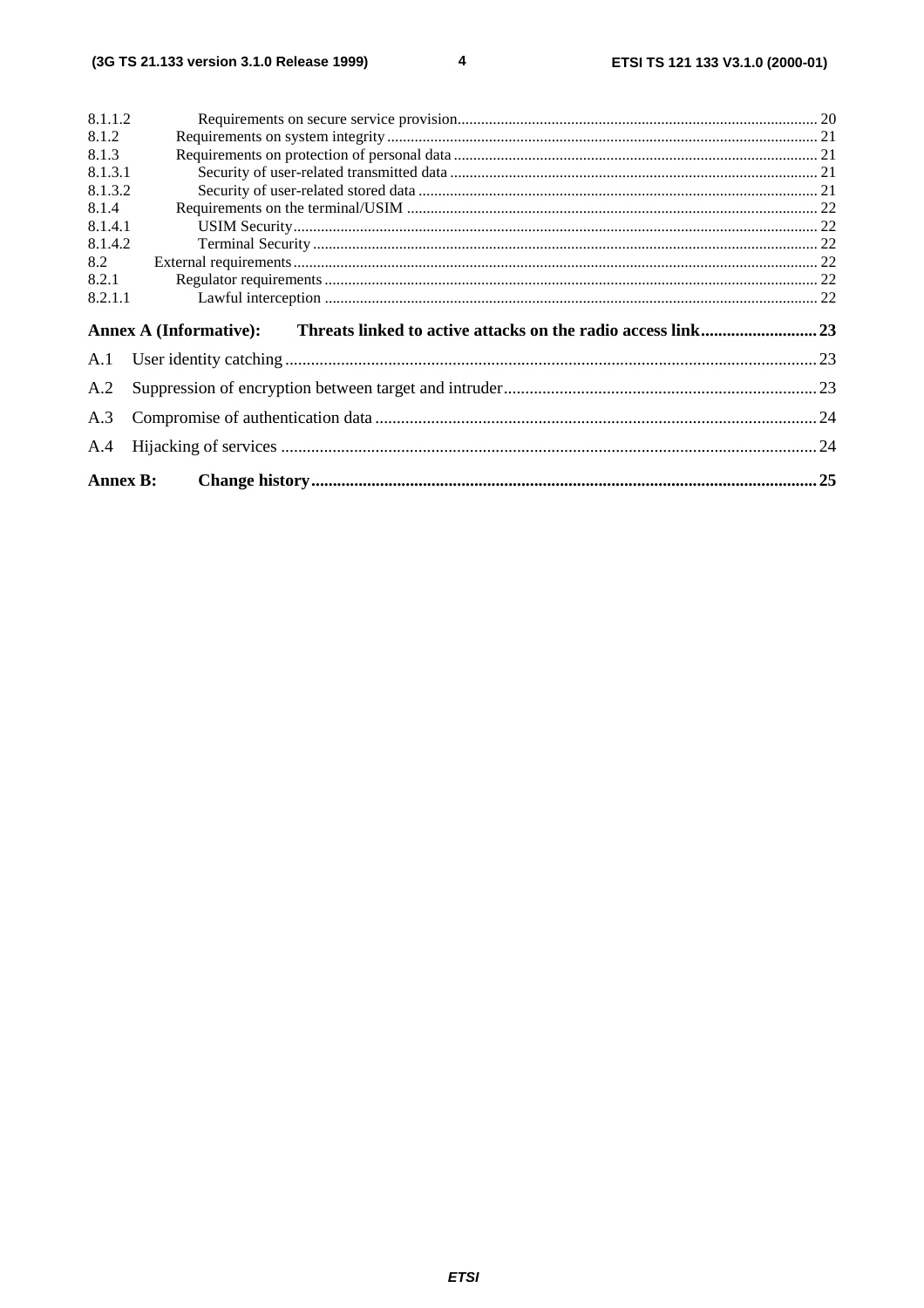# Foreword

This Technical Specification has been produced by the 3GPP.

The contents of the present document are subject to continuing work within the TSG and may change following formal TSG approval. Should the TSG modify the contents of this TS, it will be re-released by the TSG with an identifying change of release date and an increase in version number as follows: ETSI TS 121.133 version 3.1.0 Release 1999)<br> **ETSI TS 121 133 V3.1.0 (2000-01)**<br> **ETSI TS 21.133 version 3.1.0 Release 1999)**<br> **ETSI TS 21.133 version 3.1.0 Release 1999**<br> **ETSI Consider the present decrease in earlier con** 

Version 3.y.z

where:

- x the first digit:
	- 1 presented to TSG for information;
	- 2 presented to TSG for approval;
	- 3 Indicates TSG approved document under change control.
- y the second digit is incremented for all changes of substance, i.e. technical enhancements, corrections, updates, etc.
- z the third digit is incremented when editorial only changes have been incorporated in the specification;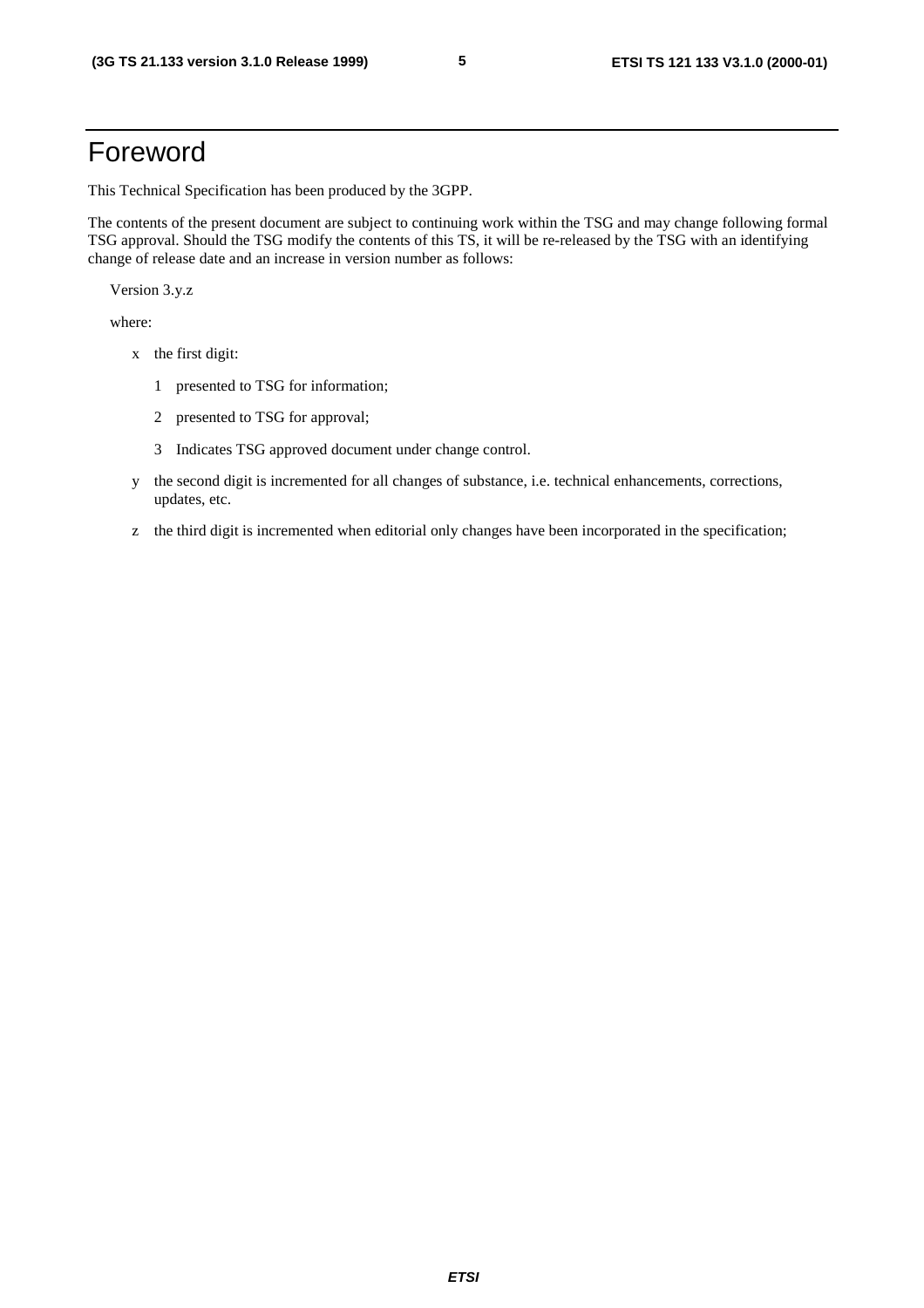## 1 Scope

This specification takes notice of the Security Principles and Objectives as set out in [1]. It contains an evaluation of perceived threats to 3GPP and produces subsequently a list of security requirements to address these threats.

As teleservices and applications will not, in general, be standardised, it is difficult to predict their exact nature. Therefore, this specification considers all security threats and aims at listing generic security requirements that shall be applicable irrespective of the actual services offered. The list of threats and requirements may however need to be updated as the 3GPP system evolves. ETSI TS 21.113 version 3.1.0 Release 1999)<br> **ETSI TS 21.113 version 3.1.0 Release 1999)**<br> **ETSI** TS CODO C<br> **ETSI TS 21.113 version of the Security Principles and Objective as set out in [1]. It contains an evaluation of<br>** 

The threat analysis performed relies to a large extent on previous experiences with 2G systems, in particular GSM, and takes into account known problems from that area.

The security requirements listed in this specification shall be used as input for the choice of security features and the design of the 3GPP security architecture as specified in [2].

The structure of this technical specification is as follows:

clause 2 lists the references used in this specification;

clause 3 lists the definitions and abbreviations used in this specification;

clause 4 contains a reference to the general objectives for 3G security;

clause 5 contains an overview of the context in which the security architecture of 3G is designed;

clause 6 contains a list of identified security threats to 3G, and gives some results from the threat analyses that have been performed;

clause 7 contains an overview of the risk assessment resulting from the threat analyses performed

clause 8 contains the resulting list of security requirements for 3G and indicates how these requirements relate to the threats and the security objectives .

Finally, Annex A gives some more detailed information on threats and risks connected to so called false base station attacks.

# 2 References

The following documents contain provisions which, through reference in this text, constitute provisions of the present document.

- References are either specific (identified by date of publication, edition number, version number, etc.) or non-specific.
- For a specific reference, subsequent revisions do not apply.
- For a non-specific reference, the latest version applies.
- A non-specific reference to an ETS shall also be taken to refer to later versions published as an EN with the same number.
- [1] 3G TS 33.120: "3G Security; Security Principles and Objectives".
- [2] 3G TS 33.102: "3G Security; Security Architecture".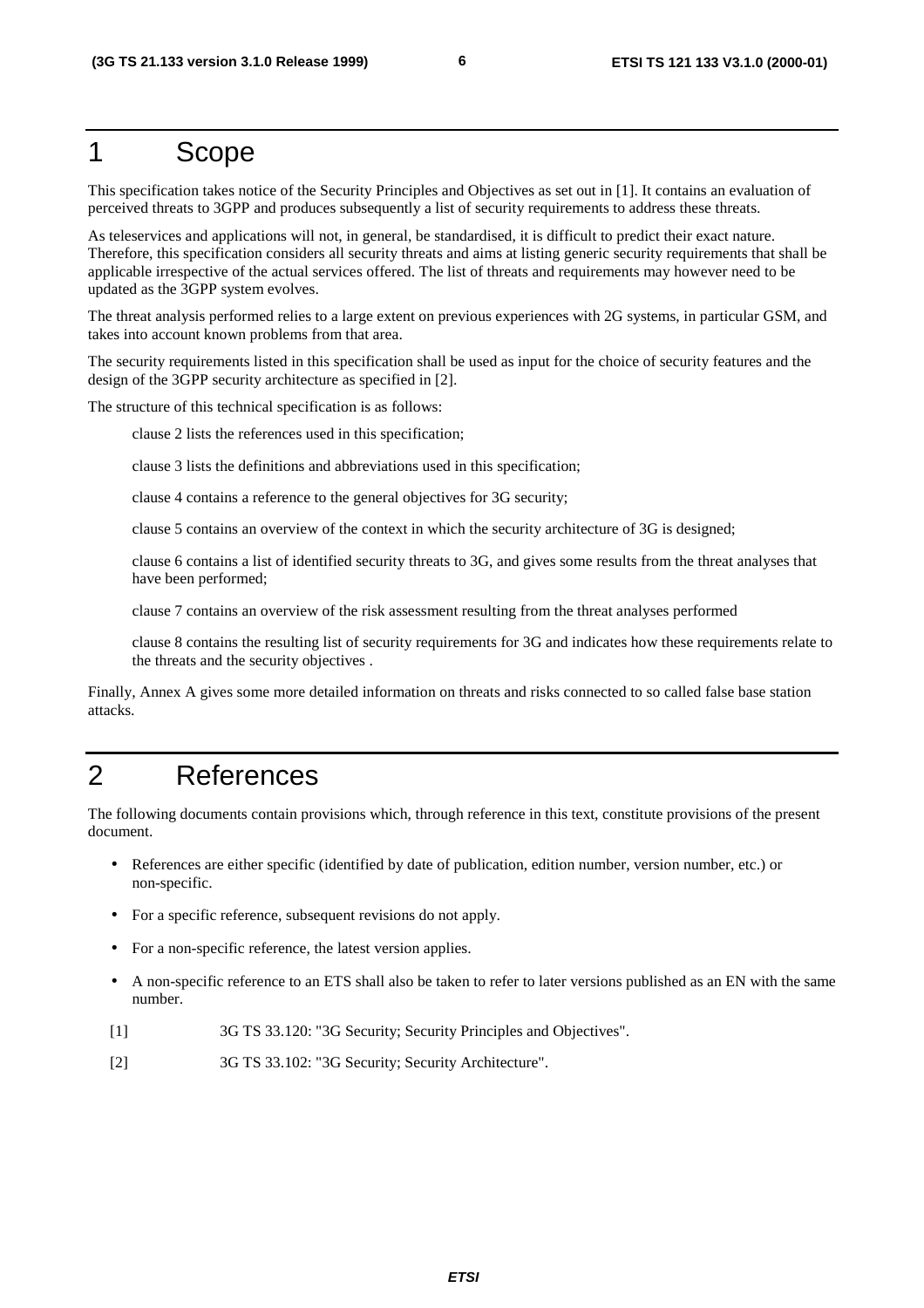#### **Baseline documents:**

3GPP s3-99003: UMTS 33.21, version 2.0.0: "Security requirements".

3GPP s3-99016: ARIB, Requirements and Objectives for 3G Mobile Services and System, Annex 8 - Security Design Principles.

ETSI SMG10 99C019: Countermeasures to active attacks on the radio access link.

- [3] ETSI ETR 332: "Security Techniques Advisory Group; Security requirements capture".
- [4] ETSI ETR 331: "Definition of user Requirements for lawful interception of telecommunications; Requirements of the law enforcement agencies".
- [5] ISO 7498-2: "Information processing systems Open Systems Interconnection Basic Reference Model - Part 2: Security Architecture".
- [6] ISO/IEC 10181-2: "Information Technology Open Systems Interconnection Security Frameworks in Open Systems".
- [7] ISO/IEC 11770-1: "Information Technology Security Techniques Key Management, Part 1: Key Management Framework".
- [8] UMTS 22.00: "Universal Mobile Telecommunications System (UMTS): UMTS Phase 1".
- [9] UMTS 22.01: "Universal Mobile Telecommunications System (UMTS): Service aspects; service principles".
- [10] UMTS 22.21: "Universal Mobile Telecommunications System (UMTS): Virtual Home Environment".
- [11] UMTS 23.01: "Universal Mobile Telecommunications System (UMTS): General UMTS Architecture".
- [12] UMTS 30.01: "Universal Mobile Telecommunications System (UMTS): UMTS Baseline Document; Positions on UMTS agreed by SMG".
- [13] UMTS 33.20: "Universal Mobile Telecommunications System (UMTS): Security Principles".

# 3 Definitions and Abbreviations

### 3.1 Definitions

For the purposes of the present document, the following definitions apply:

**Access Control:** The prevention of unauthorised use of a resource, including the prevention of use of a resource in an unauthorised manner [5].

**Authentication:** The provision of assurance of the claimed identity of an entity [6].

**Cloning:** The process of changing the identity of one entity to that of an entity of the same type, so that there are two entities of the same type with the same identity.

**Confidentiality:** The property of information that it has not been disclosed to unauthorised parties.

**Integrity:** The property of information that it has not been changed by unauthorised parties.

**Key Management:** The administration and use of the generation, registration, certification, deregistration, distribution, installation, storage, archiving, revocation, derivation and destruction of keying material in accordance with a security policy [7]. ETSI TS 21.133 version 3.1.0 Release 1999)<br> **ETSI TS 21.133 version 3.1.0 Release 1999)**<br> **ETSI CIVE SAME UNITS 21.2.** Probably distributed to the second system and systems<br>
(3G TS 2002) (1.0013 SAME UNITS 21.2.) explore t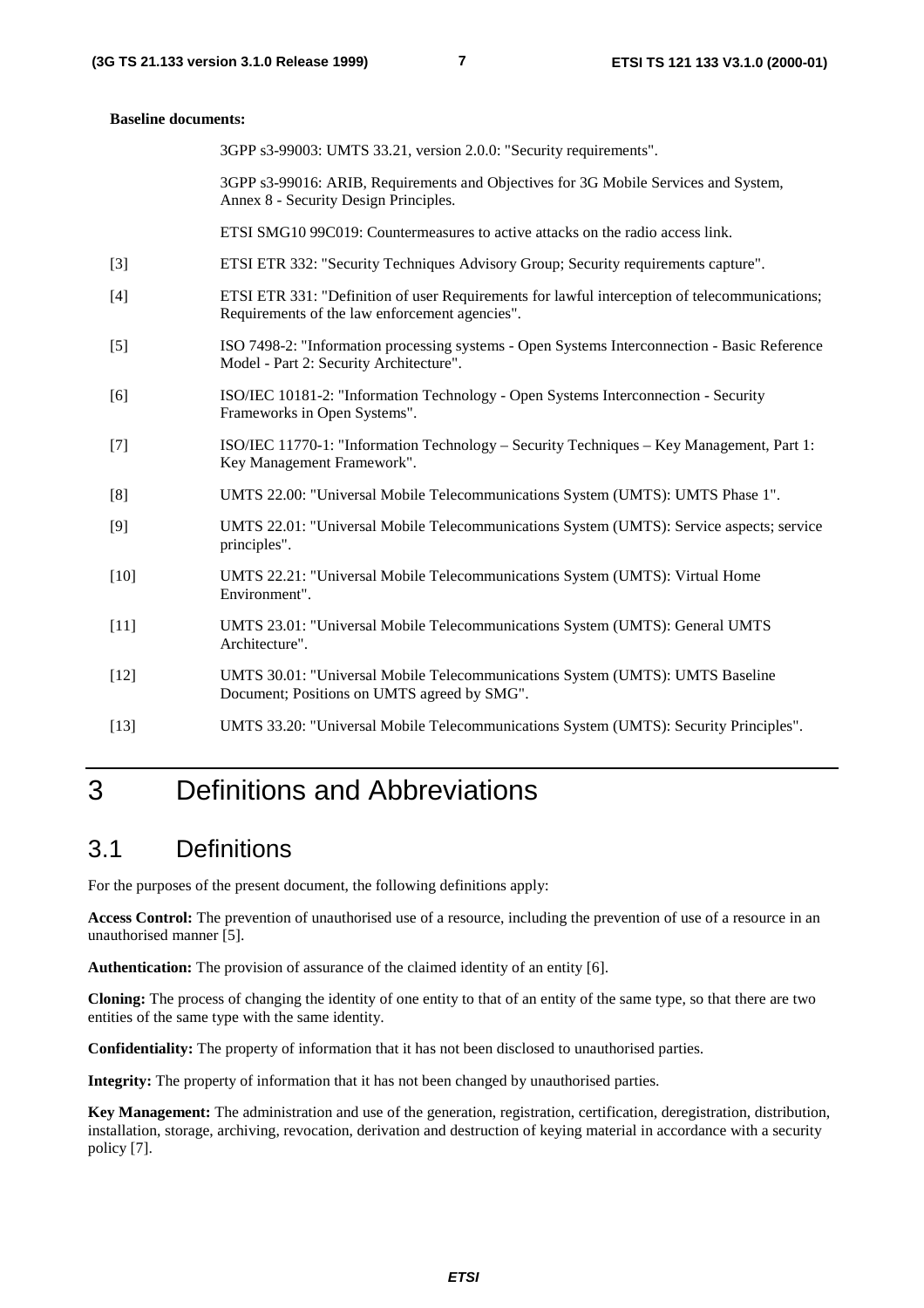### 3.2 Abbreviations

|                                                                 | (3G TS 21.133 version 3.1.0 Release 1999)                                                                                                                                                                                                                                                                                                                                                                                                                                                                                                                                                                                                                                                                                                                                                                                                                                                                                                                                                                                                                                                          | 8           | ETSI TS 121 133 V3.1.0 (2000-01)                                                                                                                                                                                                  |
|-----------------------------------------------------------------|----------------------------------------------------------------------------------------------------------------------------------------------------------------------------------------------------------------------------------------------------------------------------------------------------------------------------------------------------------------------------------------------------------------------------------------------------------------------------------------------------------------------------------------------------------------------------------------------------------------------------------------------------------------------------------------------------------------------------------------------------------------------------------------------------------------------------------------------------------------------------------------------------------------------------------------------------------------------------------------------------------------------------------------------------------------------------------------------------|-------------|-----------------------------------------------------------------------------------------------------------------------------------------------------------------------------------------------------------------------------------|
|                                                                 | eceive the results of telecommunication interceptions [4].                                                                                                                                                                                                                                                                                                                                                                                                                                                                                                                                                                                                                                                                                                                                                                                                                                                                                                                                                                                                                                         |             | Law Enforcement Agency (LEA): An organisation authorised by a lawful authorisation, based on a national law, to                                                                                                                   |
|                                                                 | Lawful Authorisation: Permission granted to an LEA under certain conditions to intercept specified<br>warrant or order issued by a lawfully authorised body [4].                                                                                                                                                                                                                                                                                                                                                                                                                                                                                                                                                                                                                                                                                                                                                                                                                                                                                                                                   |             | elecommunications and requiring co-operation for a network operator or service provider. Typically this refers to a                                                                                                               |
|                                                                 | ivallable certain information and providing that information to a Law Enforcement Monitoring Facility [4].                                                                                                                                                                                                                                                                                                                                                                                                                                                                                                                                                                                                                                                                                                                                                                                                                                                                                                                                                                                         |             | Lawful Interception: The action (based on the law), performed by a network operator or service provider, of making                                                                                                                |
|                                                                 | Non-Repudiation Service: A security service which counters the threat of repudiation.                                                                                                                                                                                                                                                                                                                                                                                                                                                                                                                                                                                                                                                                                                                                                                                                                                                                                                                                                                                                              |             |                                                                                                                                                                                                                                   |
|                                                                 | communication [5].                                                                                                                                                                                                                                                                                                                                                                                                                                                                                                                                                                                                                                                                                                                                                                                                                                                                                                                                                                                                                                                                                 |             | <b>Repudiation:</b> Denial by one of the parties involved in a communication of having participated in all or part of the                                                                                                         |
| 3.2                                                             | Abbreviations                                                                                                                                                                                                                                                                                                                                                                                                                                                                                                                                                                                                                                                                                                                                                                                                                                                                                                                                                                                                                                                                                      |             |                                                                                                                                                                                                                                   |
|                                                                 | For the purposes of the present document, the following abbreviations apply:                                                                                                                                                                                                                                                                                                                                                                                                                                                                                                                                                                                                                                                                                                                                                                                                                                                                                                                                                                                                                       |             |                                                                                                                                                                                                                                   |
| HE<br>IP<br>ITU<br><b>PIN</b><br><b>SIM</b><br>SN<br><b>UPT</b> | <b>GSM</b><br>Global System for Mobile communications<br>Home Environment<br><b>IMEI</b><br><b>International Mobile Equipment Identity</b><br>International Mobile Telecommunications-2000<br><b>IMT-2000</b><br><b>IMUI</b><br>International Mobile User Identity<br><b>Internet Protocol</b><br><b>Integrated Services Digital Network</b><br><b>ISDN</b><br>International Telecommunications Union<br>Narrowband ISDN<br>N-ISDN<br>Personal Identification Number<br><b>PSTN</b><br>Public Switched Telephone Network<br>Subscriber Identity Module<br><b>Serving Network</b><br>TD-CDMA<br>Time Division - Code Division Multiple Access<br><b>Telecommunications Management Network</b><br><b>TMN</b><br><b>UMTS</b> Integrated Circuit Card<br><b>UICC</b><br><b>UMTS</b><br>Universal Mobile Telecommunication System<br><b>Universal Personal Telecommunication</b><br><b>USIM</b><br><b>User Services Identity Module</b><br><b>UMTS Terrestrial Radio Access Network</b><br><b>UTRAN</b><br>Virtual Home Environment<br><b>VHE</b><br>W-CDMA<br>Wideband - Code Division Multiple Access |             |                                                                                                                                                                                                                                   |
| 4                                                               | General objectives for 3G security features                                                                                                                                                                                                                                                                                                                                                                                                                                                                                                                                                                                                                                                                                                                                                                                                                                                                                                                                                                                                                                                        |             |                                                                                                                                                                                                                                   |
|                                                                 | The general objectives for 3G security features have been stated as [1]:                                                                                                                                                                                                                                                                                                                                                                                                                                                                                                                                                                                                                                                                                                                                                                                                                                                                                                                                                                                                                           |             |                                                                                                                                                                                                                                   |
|                                                                 | a) to ensure that information generated by or relating to a user is adequately protected against misuse or<br>misappropriation;                                                                                                                                                                                                                                                                                                                                                                                                                                                                                                                                                                                                                                                                                                                                                                                                                                                                                                                                                                    |             |                                                                                                                                                                                                                                   |
|                                                                 | protected against misuse or misappropriation;                                                                                                                                                                                                                                                                                                                                                                                                                                                                                                                                                                                                                                                                                                                                                                                                                                                                                                                                                                                                                                                      |             | b) to ensure that the resources and services provided by serving networks and home environments are adequately                                                                                                                    |
|                                                                 | agreement));                                                                                                                                                                                                                                                                                                                                                                                                                                                                                                                                                                                                                                                                                                                                                                                                                                                                                                                                                                                                                                                                                       |             | c) to ensure that the security features standardised are compatible with world-wide availability (There shall be at<br>least one ciphering algorithm that can be exported on a world-wide basis (in accordance with the Wassenaar |
|                                                                 | d) to ensure that the security features are adequately standardised to ensure world-wide interoperability and<br>roaming between different serving networks;                                                                                                                                                                                                                                                                                                                                                                                                                                                                                                                                                                                                                                                                                                                                                                                                                                                                                                                                       |             |                                                                                                                                                                                                                                   |
|                                                                 |                                                                                                                                                                                                                                                                                                                                                                                                                                                                                                                                                                                                                                                                                                                                                                                                                                                                                                                                                                                                                                                                                                    | <b>ETSI</b> |                                                                                                                                                                                                                                   |
|                                                                 |                                                                                                                                                                                                                                                                                                                                                                                                                                                                                                                                                                                                                                                                                                                                                                                                                                                                                                                                                                                                                                                                                                    |             |                                                                                                                                                                                                                                   |

# 4 General objectives for 3G security features

- a) to ensure that information generated by or relating to a user is adequately protected against misuse or misappropriation;
- b) to ensure that the resources and services provided by serving networks and home environments are adequately protected against misuse or misappropriation;
- c) to ensure that the security features standardised are compatible with world-wide availability (There shall be at least one ciphering algorithm that can be exported on a world-wide basis (in accordance with the Wassenaar agreement));
- d) to ensure that the security features are adequately standardised to ensure world-wide interoperability and roaming between different serving networks;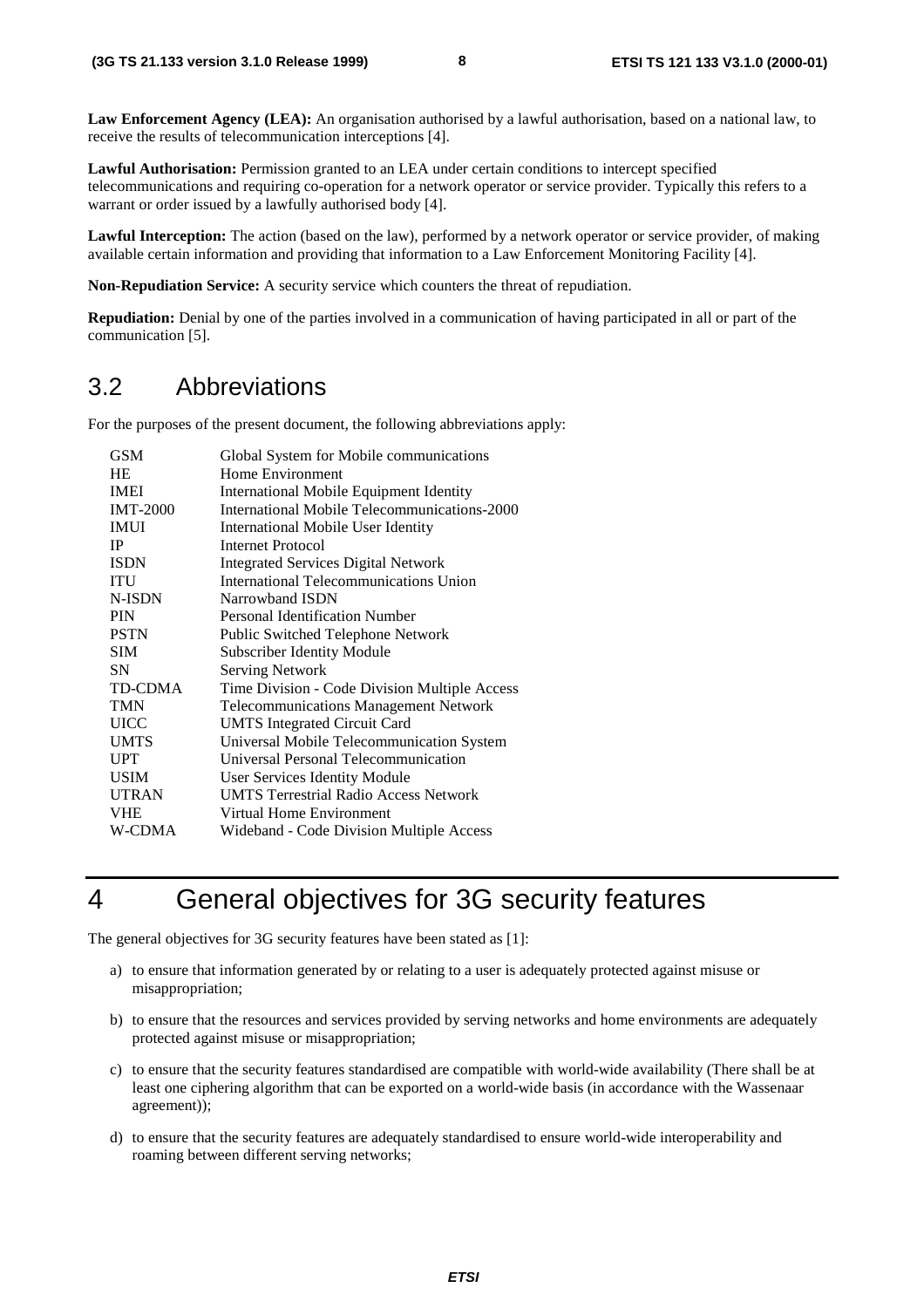- e) to ensure that the level of protection afforded to users and providers of services is better than that provided in contemporary fixed and mobile networks;
- f) to ensure that the implementation of 3G security features and mechanisms can be extended and enhanced as required by new threats and services.

Furthermore it has been agreed that the basic security features employed in 2G systems will be retained, or where needed enhanced. These include:

- subscriber authentication,
- radio interface encryption,
- subscriber identity confidentiality,
- use of removable subscriber module,
- secure application layer channel between subscriber module and home network,
- transparency of security features.
- minimised need for trust between HE and SN.

In some instances, 3G will need to be equipped with stronger or more flexible security mechanisms than those which were designed for GSM, due to new or increased threats. These will be treated in the threat analysis.

Mechanisms to combating fraud in roaming situations should be included in the 3G specifications from the start.

Mechanisms for lawful interception under authorisation should be included in 3G specifications from the start.

# 5 Security context

The purpose of this clause is to describe the context in which the 3G security features are designed. This specification assumes the system assumptions, network architecture and functional roles given in UMTS 23.01 [11] and UMTS 30.01 [12], the service description given in UMTS 22.01 [9] and the UMTS Phase 1 description given in UMTS 22.00 [8]. **ETSI TS 22.1.133 version 3.1.0 Release 1999) 3**<br> **ETSI TS 22.113 version 3.1.0 Release 1999)**<br>
C convergingly first bast of process in differentiation of Developmental providence of services a better must be provident i

In subclause 5.1 the system assumptions that describe 3G in general and especially those that have a significant bearing on security are listed.

In subclause 5.2 roles that have a significant bearing on security are defined.

In subclause 5.3 various architectural components that have an impact on the design of 3G security features are defined.

In subclause 5.4 various identities used in 3G that have an impact on the design of 3G security features are defined.

In subclause 5.5 data types and groups that are used to help identify security threats and requirements are defined.

## 5.1 System assumptions

In this subclause 3G system assumptions that have an impact on the design of 3G security features are listed. These assumptions are derived from UMTS 30.01 [12], UMTS 22.01 [9] and UMTS 22.00 [8].

### 5.1.1 Type of services and service management

- a) 3G shall support the full range of services from narrow-band (most important: speech) to wide-band (2 Mbps as target) based upon an advanced highly efficient and flexible radio access scheme. [12]
- b) 3G shall allow service creation. It shall allow the creation of innovative services and individualised service profiles and support the ability to download these services to users. [9] [12]
- c) 3G shall support both interactive and distribution services. [9]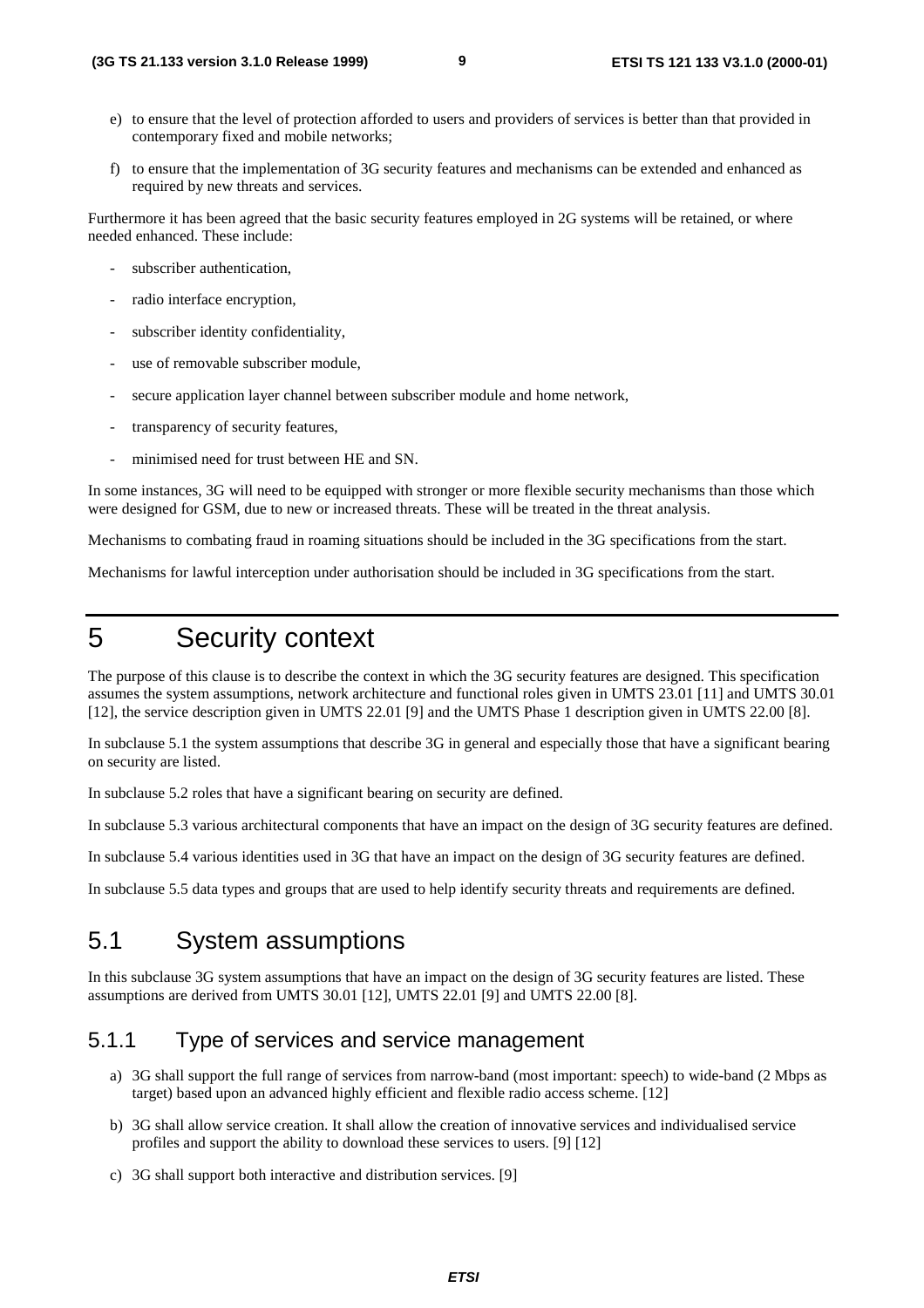### 5.1.2 Access to services

- a) 3G is a wireless mobile system. Mobility must include user and terminal mobility to permit roaming. 3G shall allow national and international roaming between networks subject to regulations and inter-operator agreements. These agreements may be set-up statically or dynamically. [12] **ETSI 21.133 version 3.1.0 Release 1999)**<br> **ETSI 153 121 133 V3.1.0 (2000-01)**<br> **CTS**<br> **ATTLE 168 COSS (COSS)**<br> **CTSI 169 COSS** (COSS)<br> **CTSI 169 COSS** (COSS)<br> **CTSI 169 COSS** (COSS)<br> **CTSI 169 COSS** (COSS)<br> **CTS** (COSS) C
	- b) 3G shall accommodate a variety of terminals ranging from those which are small enough to be easily carried on the person to those which are mounted in a vehicle. [12]

### 5.1.3 Service provision

a) Home environment specific services based on the VHE concept shall be provided in 3G. [8] [10]

### 5.1.4 System architecture

- a) The UTRAN (including both W-CDMA and TD-CDMA radio interfaces) is considered to be part of the 3G access network. Other types of access networks (e.g. fixed wireline access) are also to be considered. [8]
- b) Standardised protocols for operation, administration and maintenance of 3G shall be defined in co-operation with ETSI TMN. [30.01, 22.00]
- c) 3G base stations may need to be installed in an uncoordinated manner for private and business applications (to the extent that no frequency planning is necessary and co-existence of licensed and licence-exempt use is anticipated) [12].

### 5.1.5 Security management

- a) 3G security shall be based on the use of a physically secure device called a UICC that can be inserted and removed from terminal equipment. The UICC shall contain one or more applications at least one of which must be a USIM.
- b) A USIM contained in a UICC shall be used to represent and identify a user and his association with a home environment in the provision of 3G services.
- c) The USIM shall be developed on the basis of the phase 2+ GSM SIM. [8]
- d) 3G terminal equipment shall support GSM phase 2 and phase 2+ SIMs as access modules to 3G networks. This will result in security being limited in extent and quality to GSM level. For this reason 3G operators shall be able to decide whether or not to accept GSM SIMs as access modules to 3G services. [8]
- e) Simultaneous activation of multiple USIMs on one terminal equipment is not required in 3G phase 1. [8]

### 5.1.6 Interworking and compatibility

- a) 3G shall admit the connection of users to other 3G users and shall support interworking with other networks (e.g., PSTN, N-ISDN, GSM, X.25 and IP networks). [8]
- b) 3G is planned as a member of the IMT-2000 family. It is intended to support roaming with other members of the IMT-2000 family based on market need and business viability. The 3G access system has been specified as a candidate system to the ITU. 3G shall meet or exceed the essential ITU minimum requirements. [9]
- c) 3G shall admit the provision of services in an environment of multiple serving networks and home environments, public or private, some of which will be in direct competition. [9]
- d) 3G shall support secure Global Cross-standard Roaming. [12]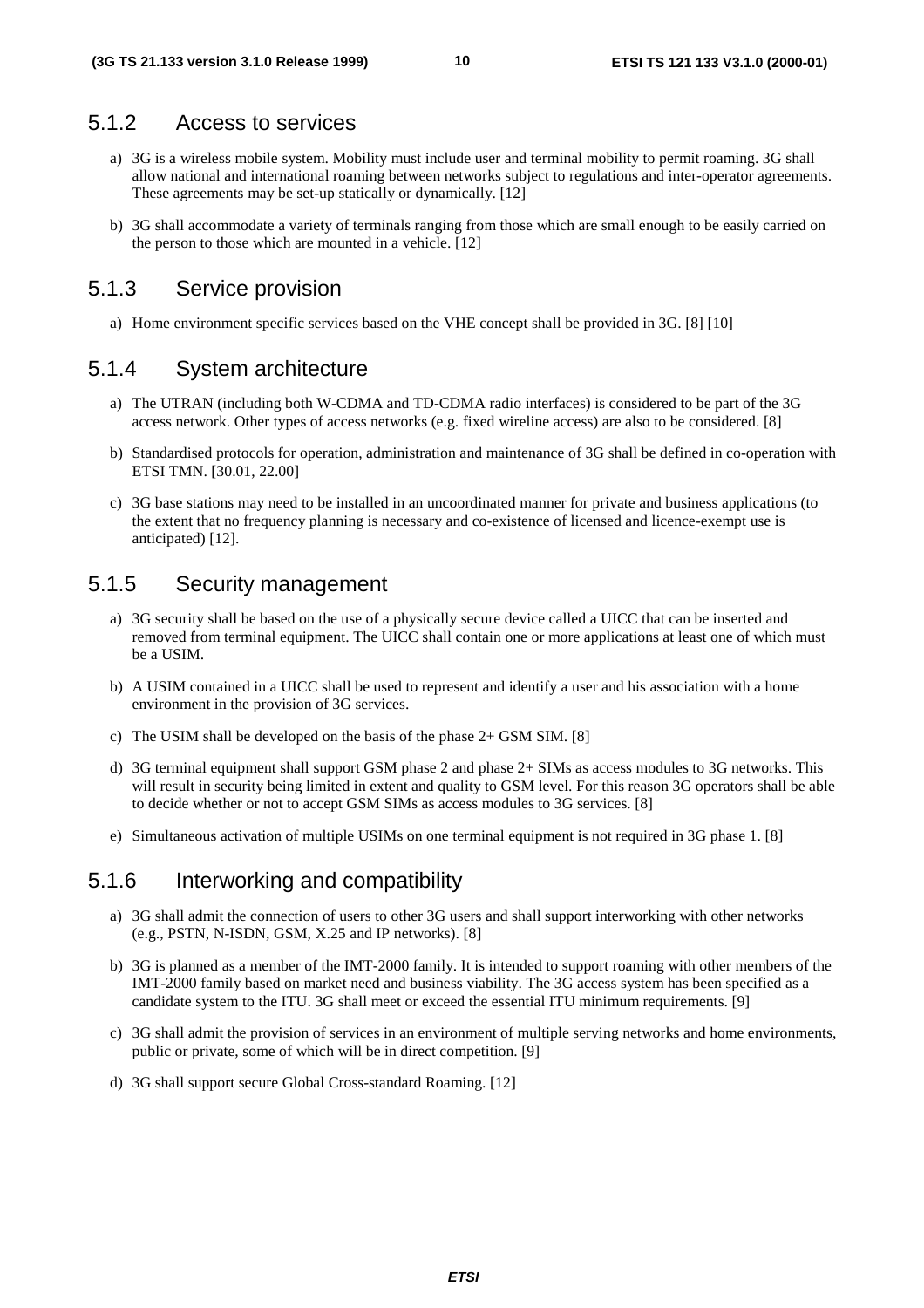### 5.1.7 Charging and billing

- a) 3G shall support the generation of standardised charging records. [8]
- b) 3G shall support on-line billing. [8]
- c) 3G shall support the billing of third party value-added services with the concept of one-stop-billing using standardised procedures. [8]

### 5.1.8 Supplementary services

- a) The specification of supplementary services for 3G may not be within the scope of standardisation. [9]
- b) Support for GSM supplementary services in 3G is for further study. [8]

# 5.2 3G roles

This subclause provides a description of the various parties or organisations involved in the use, provision, and regulation of 3G services and the relationships between them. The roles are defined from a security perspective to enable security threats to be identified and corresponding security requirements to be constructed in a systematic manner. These roles are derived in part from those defined in UMTS 33.20 [13]. **ETSI 133 version 3.1.0 Release 1999) ETS**<br> **ETSI 153 12.133 version 3.1.0 Release 1999) ETSI**<br> **A**  $\sim$  **3.4.3 and support the given and considered charging meants [8]<br>
(b) <b>34 shall support the decision and considere** 

It should be noted that these roles represent purely logical entities, and are not intended to reflect actual legal entities, commercial parties, human beings, or physical machines.

In many cases, some of the parties involved in the provision and use of 3G will be grouped into a single entity. For example a particular company may act as both a home environment and a serving network. Similarly, a person could be both a subscriber and a user.

### 5.2.1 User domain

**Subscriber:** a person or other entity which has an association with a home environment on behalf of one or more users. A subscriber is responsible for the payment of charges to that home environment (which may be before or after service delivery, i.e. pre-pay or subscription).

**User:** a person or other entity that has been authorised to use 3G services by a subscriber. His usage is delimited and described in the user's service profile. A user may have limited access to his service profile, in order to read or modify certain service parameters.

**Other Party:** a telecommunications user who is either the calling party in a call to a 3G user, or the called party in a call from a 3G user. Such a party is not necessarily a 3G user. There may exist legal requirements on the protection of such other parties.

### 5.2.2 Infrastructure domain

**Home Environment:** the role that has overall responsibility for the provision of a service or set of services to users associated with a subscription because of the association with a subscriber.

Home environment responsibilities include the following:

- The provision, allocation and management of subscriber accounts, including the allocation and management of subscriber account identifiers, user identities, user numbers and subscription charges. It also includes all billing mechanisms required to bill subscribers for charges and to pay network operators for user charges.
- The provision and maintenance of service profiles for users, including the provision and control of access to service profiles by users.
- Negotiation with network operators for network capabilities needed to provide 3G services to its users, including off-line agreements to allow service provision, and on-line interaction to ensure that users are properly identified, located, authenticated and authorised to use services before those services are provided to them.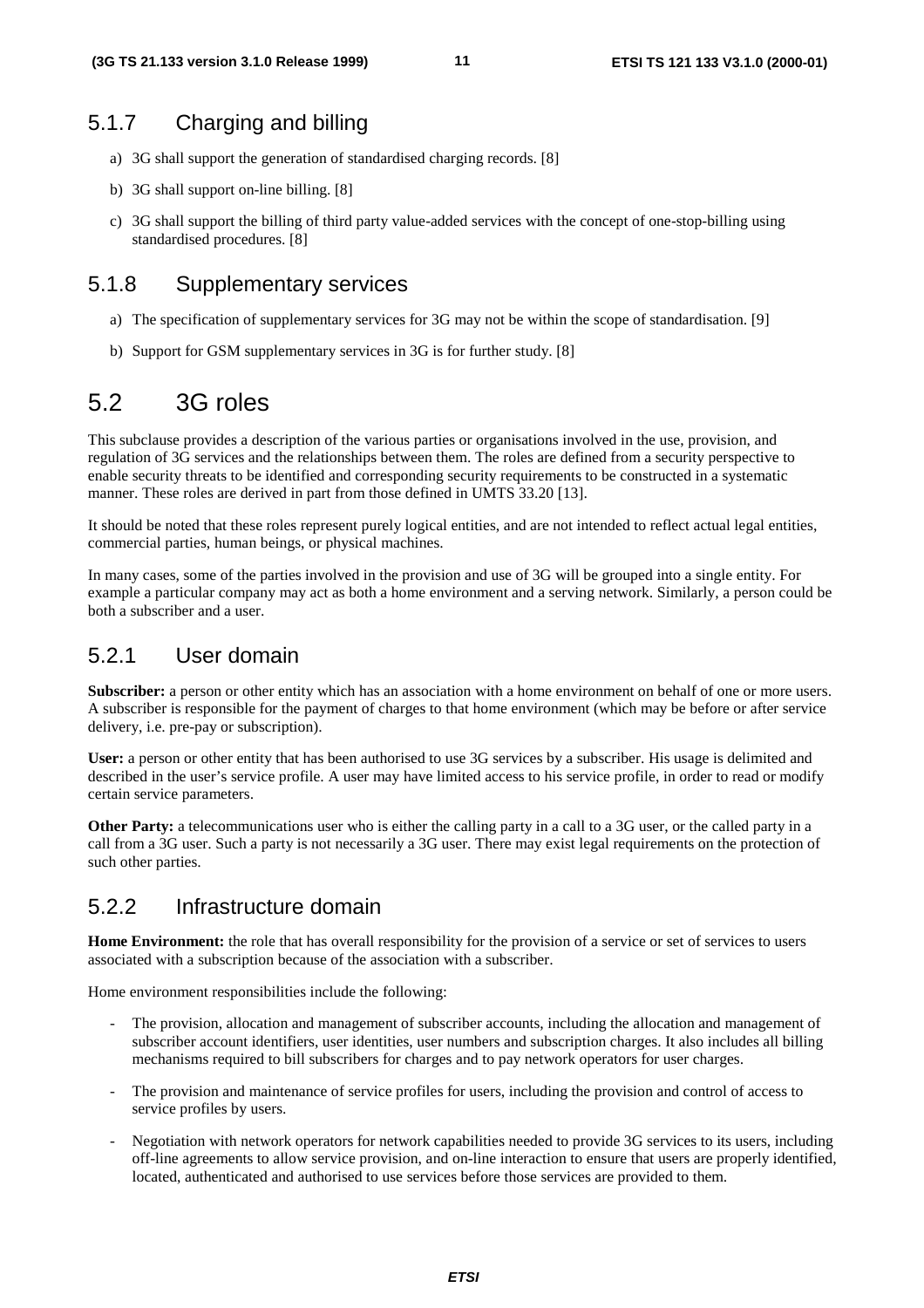**Serving Network:** the role that provides radio resources, mobility management and fixed capabilities to switch, route and handle the services offered to the users. Serving network capabilities are provided on behalf of home environments, with which the serving network has an appropriate agreement, for the benefit of the users associated with those home environments. Serving network capabilities in this context include access network capabilities; a separate access network role is not defined.

Serving network responsibilities fall into four main areas:

- The provision and management of radio resources, including the provision and management of any encrypted bearers needed to ensure confidentiality of user traffic
- The provision and management of fixed resources, bearer capabilities, connections and routing.
- The collection of charging and accounting data and the transfer of such data to home environments, and other network operators.
- The interaction with and provision of facilities for home environments to identify, authenticate, authorise and locate users.

**Value Added Service Provider (VASP):** A subscriber may subscribe to services also from a VASP that may not have any association with the Home Environment of that subscriber, although the VASP would use (parts of) the services of the subscriber's Home Environment to offer the subscriber access to the VASP services. VASP is defined in UMTS 22.21 on Virtual Home Environment.

### 5.2.3 Non-3G infrastructure domain

**Non-3G network operators:** the role that provides telecommunication network resources other than 3G resources and may be involved in the provision of 3G services. The security provided by a 3G network should not depend on other non-3G networks, e.g., if security parameters are passed from one 3G network to another through an intermediate network, then the intermediate network should not be relied upon to maintain the integrity or confidentiality of those parameters. ETSI TS 21.113 version 3.1.0 Release 1999)<br>
Series Perrometeric records release 1999)<br>
Series Perrometeric records release to the content of the content of experiments of the content of the content of the content of the co

NOTE: The GSM/3G interworking on terminal and/or SIM basis is not clear yet.

### 5.2.4 Off-line parties

**Regulators:** the role of any body which is authorised to set laws or guidelines governing the provision or use of 3G services, or 3G terminal or networking equipment. Examples of regulators are national governments and their agencies, including law enforcement agencies, national security agencies, export control authorities, etc. The 3G security features and mechanisms must be such that they do not inhibit the legitimate activities of such organisations.

### 5.2.5 Intruders

**Intruders:** the role of a party who attempts to breach the confidentiality, integrity or availability of 3G, or who otherwise attempts to abuse 3G in order to compromise services or defraud users, home environments, serving networks or any other party. An intruder may, for example, attempt to eavesdrop on user traffic, signalling data and/or control data, or attempt to masquerade as a legitimate party in the use, provision or management of 3G services.

# 5.3 3G architecture

In this subclause various architectural components of the 3G system that have an impact on the design of 3G security features are listed.

**User Services Identity Module (USIM):** an application that represents and identifies a user and his association with a home environment in the provision of 3G services. The USIM contains functions and data needed to identify and authenticate users when 3G services are accessed. It may also contain a copy of the user's service profile. It may also provide other security features. The USIM contains the user's IMUI and any security parameters which need to be carried by the user. The USIM is always implemented in a removable IC card called the UICC.

**UMTS Integrated Circuit Card (UICC):** a physically secure device that can be inserted and removed from terminal equipment. It can contain one or more applications one of which must be the USIM.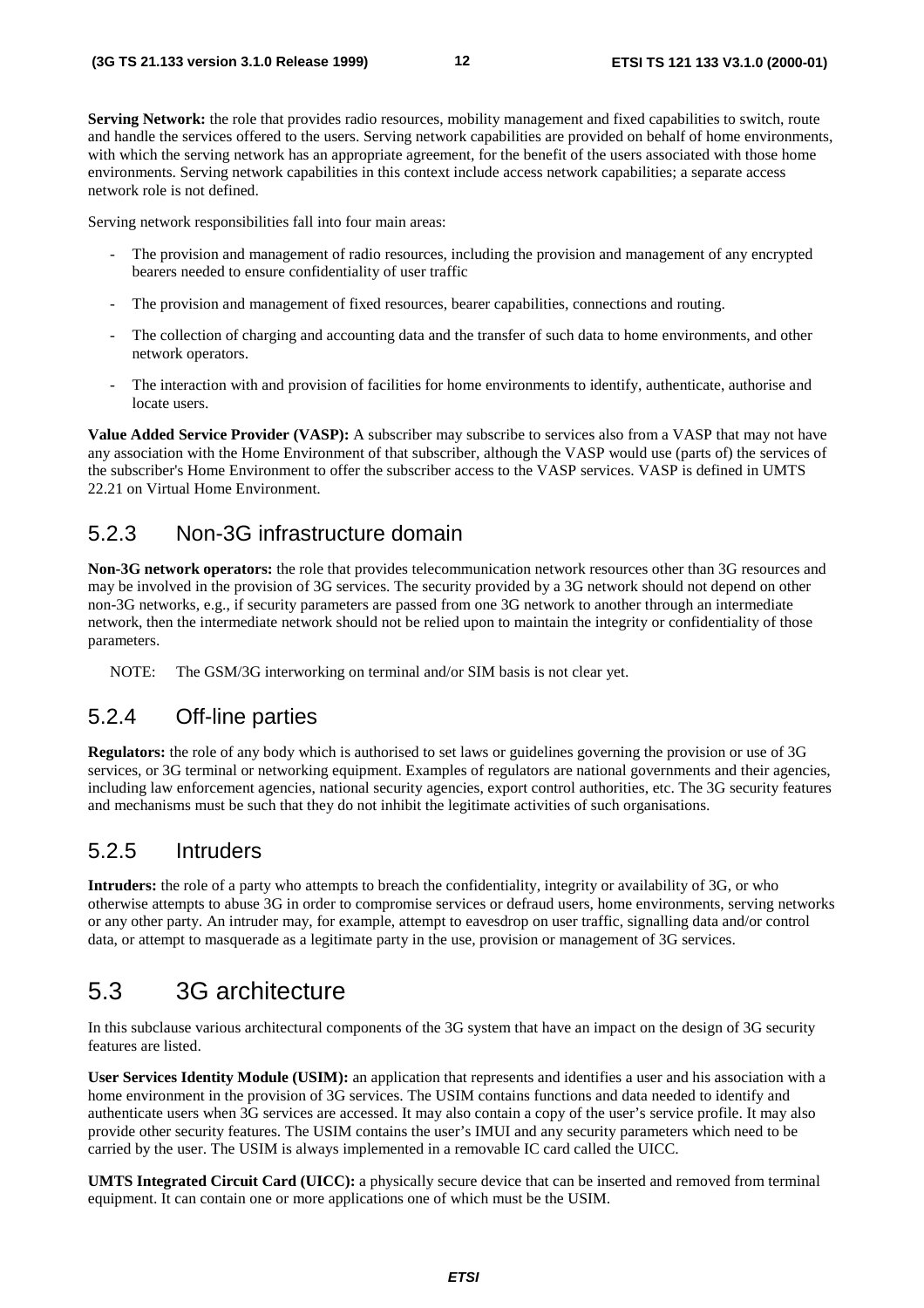## 5.4 3G identities

In this subclause various identities used in the 3G system that have an impact on the design of 3G security features are **listed** 

**International Mobile User Identity:** The IMUI uniquely identifies a user. The IMUI is stored in the USIM and the home environment database; but need not be known to the user or subscriber.

# 5.5 3G data types and data groups

Different types of data will require different types and levels of protection. Therefore, to be able to derive security requirements we must first distinguish the various types of data that can arise in 3G. The following subclauses list a number of data types and data groups.

### 5.5.1 3G data types

### 5.5.1.1 User traffic

**User traffic:** This type comprises all data transmitted on the end-to-end traffic channel by users to other users. The data could be digital data, voice, or any other kind of data generated by the user.

### 5.5.1.2 Signalling data

**Charging data:** This type comprises data relating to charges incurred by users whilst using network resources and services. Such data would normally be generated by and passed among network operators.

**Billing data:** This type comprises data relating to charges incurred by subscribers for charges made by their users. Such data is generated by a home environment (using charging data obtained from network operators) and passed to subscribers.

**Location data:** This type comprises location data regarding a user (or terminal equipment). Such data is generated by a network operator and passed to the user's home environment (it may or may not be retained by the network operator).

**Addressing data:** This type comprises data relating to addresses associated with end users (and possibly terminal equipment). Such data is generated by home environments and distributed to users. It is transferred from a user to network operator to initiate a call, and then passed by the network operator to the associated user's home environment.

**Identity data:** This type comprises data which determines the identity of an entity. The entities of interest are usually users. User identities are generated by the appropriate home environment, and are stored on the home environment's database and on the USIM. User identities may accompany user-related data such as charging, billing, and location data when it is passed between entities. ETSI TS 121.133 version 3.1.0 Release 1999)<br> **ETSI TS 121.133 version 3.1.0 Release 1999)**<br> **ETSI TS 42.133 version series and in the Si operary that have an impact or the Shaip of 3T versing found to<br>
be the method Madel** 

**Security management data:** This type comprises data relating to security management. It includes data such as encryption keys and authentication messages, and may be generated by a third party or the involved entities themselves.

### 5.5.1.3 Control data

**Routing data:** This type comprises data passed through the network to enable correct routing of calls. Such data will be generated by home environments or network operators (using location and addressing data) and passed amongst network operators.

**Network resource management data:** This type comprises data relating to the physical access of a terminal to the network operator and to the physical interface between network operators. Such data is generated by network operators and passed amongst network operators and terminals.

**Access control management data:** This type comprises data relating to access control to terminal equipment, network resources and service profiles. Such data may include PINs generated by users, and databases of identities generated by home environments and network operators. It is generally stored by the generating entity.

**Service profile data:** This type comprises data regarding the service profiles of users. Such data is generated and passed between a user and the home environment.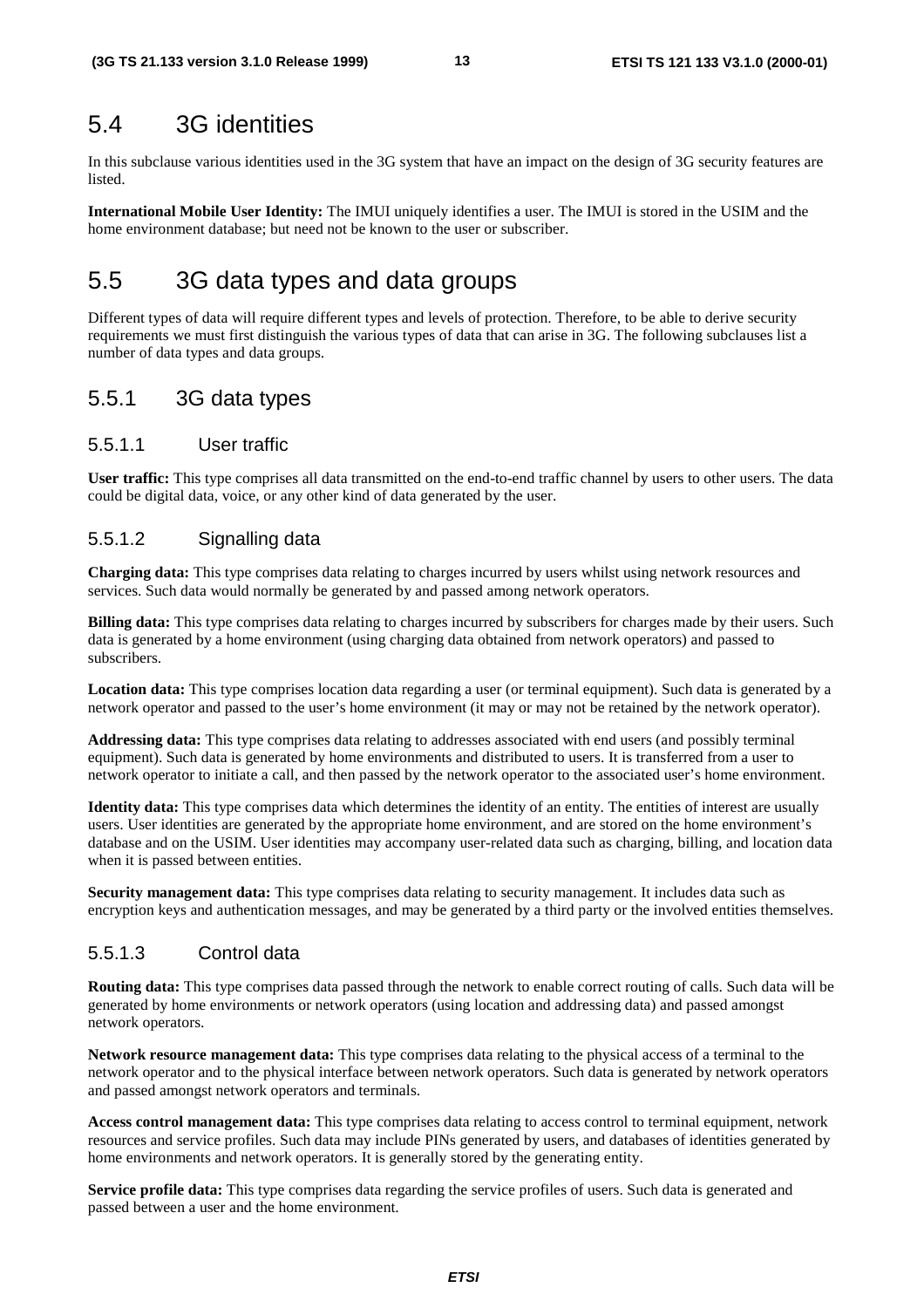**Additional call control data:** This type comprises all data needed to set up, maintain, or release a call, other than identity, addressing and routing data. Such data will be generated by users or network operators and passed between users and network operators, or between network operators.

### 5.5.2 3G data groups

### 5.5.2.1 User-related data

User-related data includes user traffic, charging data, billing data, location data, addressing data, identity data, security management data, access control management data and service profile data.

# 6 Security threats

The purpose of this clause is to list possible security threats to the 3G system, detailing what the threats achieve, how they are carried out and where in the system they could occur.

It is possible to classify security threats in many different ways. In this clause threats in the following categories have been considered.

#### **Unauthorised access to sensitive data (violation of confidentiality)**

- **Eavesdropping:** An intruder intercepts messages without detection.
- **Masquerading:** An intruder hoaxes an authorised user into believing that they are the legitimate system to obtain confidential information from the user; or an intruder hoaxes a legitimate system into believing that they are an authorised user to obtain system service or confidential information.
- **Traffic analysis:** An intruder observes the time, rate, length, source, and destination of messages to determine a user's location or to learn whether an important business transaction is taking place.
- **Browsing:** An intruder searches data storage for sensitive information.
- **Leakage:** An intruder obtains sensitive information by exploiting processes with legitimate access to the data.
- **Inference:** An intruder observes a reaction from a system by sending a query or signal to the system. For example, an intruder may actively initiate communications sessions and then obtain access to information through observation of the time, rate, length, sources or destinations of associated messages on the radio interface. ETSI TS 21.133 version 3.1.0 Release 1999)<br> **(4G TS 21.133 version 4.1.0** Release 1999)<br> **Additional calculation and calculation and calculation and calculation and calculation and calculation and calculation and calculati**

#### **Unauthorised manipulation of sensitive data (Violation of integrity)**

**- Manipulation of messages:** Messages may be deliberately modified, inserted, replayed, or deleted by an intruder

#### **Disturbing or misusing network services (leading to denial of service or reduced availability)**

- **Intervention:** An intruder may prevent an authorised user from using a service by jamming the user's traffic, signalling, or control data.
- **Resource exhaustion:** An intruder may prevent an authorised user from using a service by overloading the service.
- **Misuse of privileges:** A user or a serving network may exploit their privileges to obtain unauthorised services or information.
- **Abuse of services:** An intruder may abuse some special service or facility to gain an advantage or to cause disruption to the network.

**Repudiation:** A user or a network denies actions that have taken place.

#### **Unauthorised access to services**

- Intruders can access services by masquerading as users or network entities.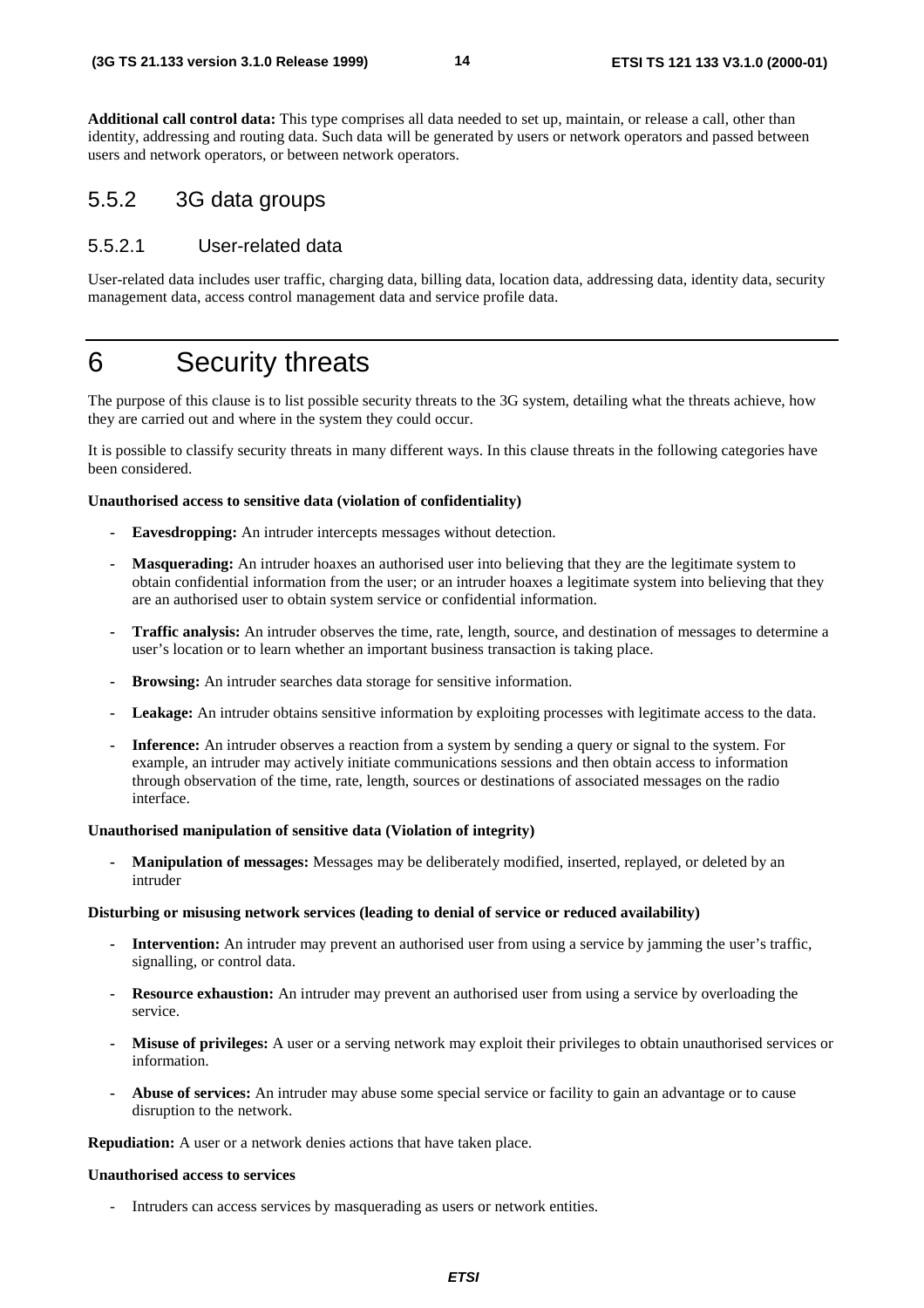Users or network entities can get unauthorised access to services by misusing their access rights

A number of security threats in these categories are subsequently treated in the remainder of this clause according to the following points of attack:

- Radio interface:
- Other part of the system;
- Terminals and UICC/USIM.

Note also that Annex A gives some extra information as regards threats connected to active attacks on the radio interface. The threats treated in annex A are incorporated in the following lists.

### 6.1 Threats associated with attacks on the radio interface

The radio interface between the terminal equipment and the serving network represents a significant point of attack in 3G. The threats associated with attacks on the radio interface are split into the following categories, which are described in the following subclauses: **ETSI ETSI** CHO CONDITION CONDITION CONDITION CONDITION CONDITION CONDITION CONDITION CONDITION CONDITION CONDITION CONDITION CONDITION CONDITION CONDITION CONDITION CONDITION CONDITION CONDITION CONDITION CONDITION COND

- unauthorised access to data;
- threats to integrity;
- denial of service;
- unauthorised access to services.

### 6.1.1 Unauthorised access to data

- T1a **Eavesdropping user traffic:** Intruders may eavesdrop user traffic on the radio interface.
- T1b **Eavesdropping signalling or control data:** Intruders may eavesdrop signalling data or control data on the radio interface. This may be used to access security management data or other information which may be useful in conducting active attacks on the system.
- T1c **Masquerading as a communications participant:** Intruders may masquerade as a network element to intercept user traffic, signalling data or control data on the radio interface.
- T1d **Passive traffic analysis:** Intruders may observe the time, rate, length, sources or destinations of messages on the radio interface to obtain access to information.
- T1e **Active traffic analysis:** Intruders may actively initiate communications sessions and then obtain access to information through observation of the time, rate, length, sources or destinations of associated messages on the radio interface.

### 6.1.2 Threats to integrity

- T2a **Manipulation of user traffic:** Intruders may modify, insert, replay or delete user traffic on the radio interface. This includes both accidental or deliberate manipulation.
- T2b **Manipulation of signalling or control data:** Intruders may modify, insert, replay or delete signalling data or control data on the radio interface. This includes both accidental or deliberate manipulation.
- NOTE: Replayed data which cannot be decrypted by an intruder may still be used to conduct attacks against the integrity of user traffic, signalling data or control data.

### 6.1.3 Denial of service attacks

T3a **Physical intervention:** Intruders may prevent user traffic, signalling data and control data from being transmitted on the radio interface by physical means. An example of physical intervention is jamming.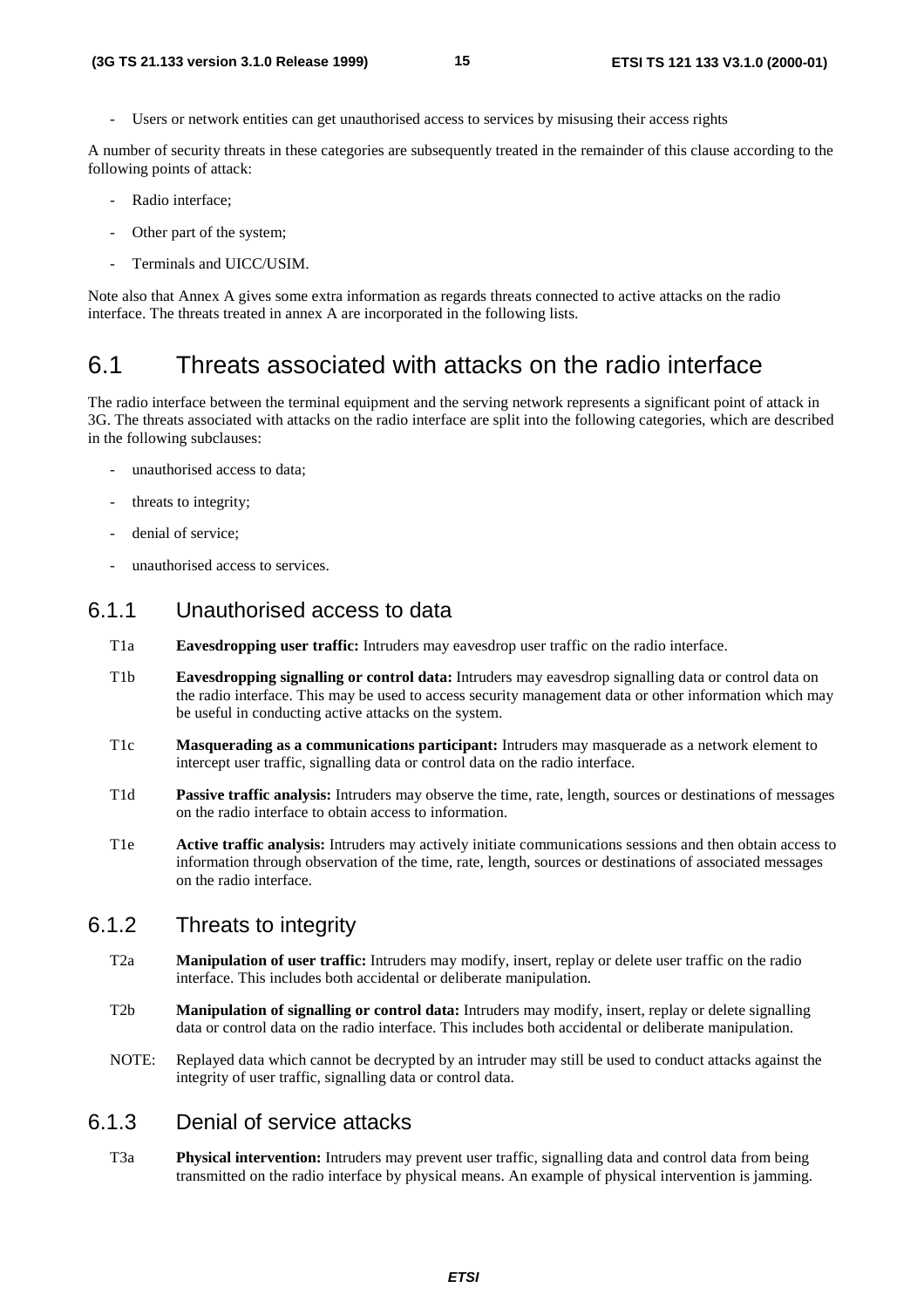- T3b **Protocol intervention:** Intruders may prevent user traffic, signalling data or control data from being transmitted on the radio interface by inducing specific protocol failures. These protocol failures may themselves be induced by physical means.
- T3c **Denial of service by masquerading as a communications participant:** Intruders may deny service to a legitimate user by preventing user traffic, signalling data or control data from being transmitted on the radio interface by masquerading as a network element

### 6.1.4 Unauthorised access to services

T4a **Masquerading as another user:** An intruder may masquerade as another user towards the network. The intruder first masquerades as a base station towards the user, then hijacks his connection after authentication has been performed.

## 6.2 Threats associated with attacks on other parts of the system

Although attacks on the radio interface between the terminal equipment and the serving network represent a significant threat, attacks on other parts of the system may also be conducted. These include attacks on other wireless interfaces, attacks on wired interfaces, and attacks which cannot be attributed to a single interface or point of attack. The threats associated with attacks on other parts of the system are split into the following categories, which are described in the following subclauses: ETSI **ETSI (3G TS 21.133 version 3.1.0 Release 1999) ETSI TS 121 133 V3.1.0 (2000-01)**

- unauthorised access to data:
- threats to integrity;
- denial of service:
- repudiation:
- unauthorised access to services.

### 6.2.1 Unauthorised access to data

- T5a **Eavesdropping user traffic:** Intruders may eavesdrop user traffic on any system interface, whether wired or wireless.
- T5b **Eavesdropping signalling or control data:** Intruders may eavesdrop signalling data or control data on any system interface, whether wired or wireless. This may be used to access security management data which may be useful in conducting other attacks on the system.
- T5c **Masquerading as an intended recipient of data:** Intruders may masquerade as a network element in order to intercept user traffic, signalling data or control data on any system interface, whether wired or wireless.
- T5d **Passive traffic analysis:** Intruders may observe the time, rate, length, sources or destinations of messages on any system interface, whether wired or wireless, to obtain access to information.
- T5e **Unauthorised access to data stored by system entities:** Intruders may obtain access to data stored by system entities. Access to system entities may be obtained either locally or remotely, and may involve breaching physical or logical controls.
- T5f **Compromise of location information:** Legitimate user of a 3G service may receive unintended information about other users locations through (analysis of) the normal signalling or voice prompts received at call set up.

### 6.2.2 Threats to integrity

T6a **Manipulation of user traffic:** Intruders may modify, insert, replay or delete user traffic on any system interface, whether wired or wireless. This includes both accidental and deliberate manipulation.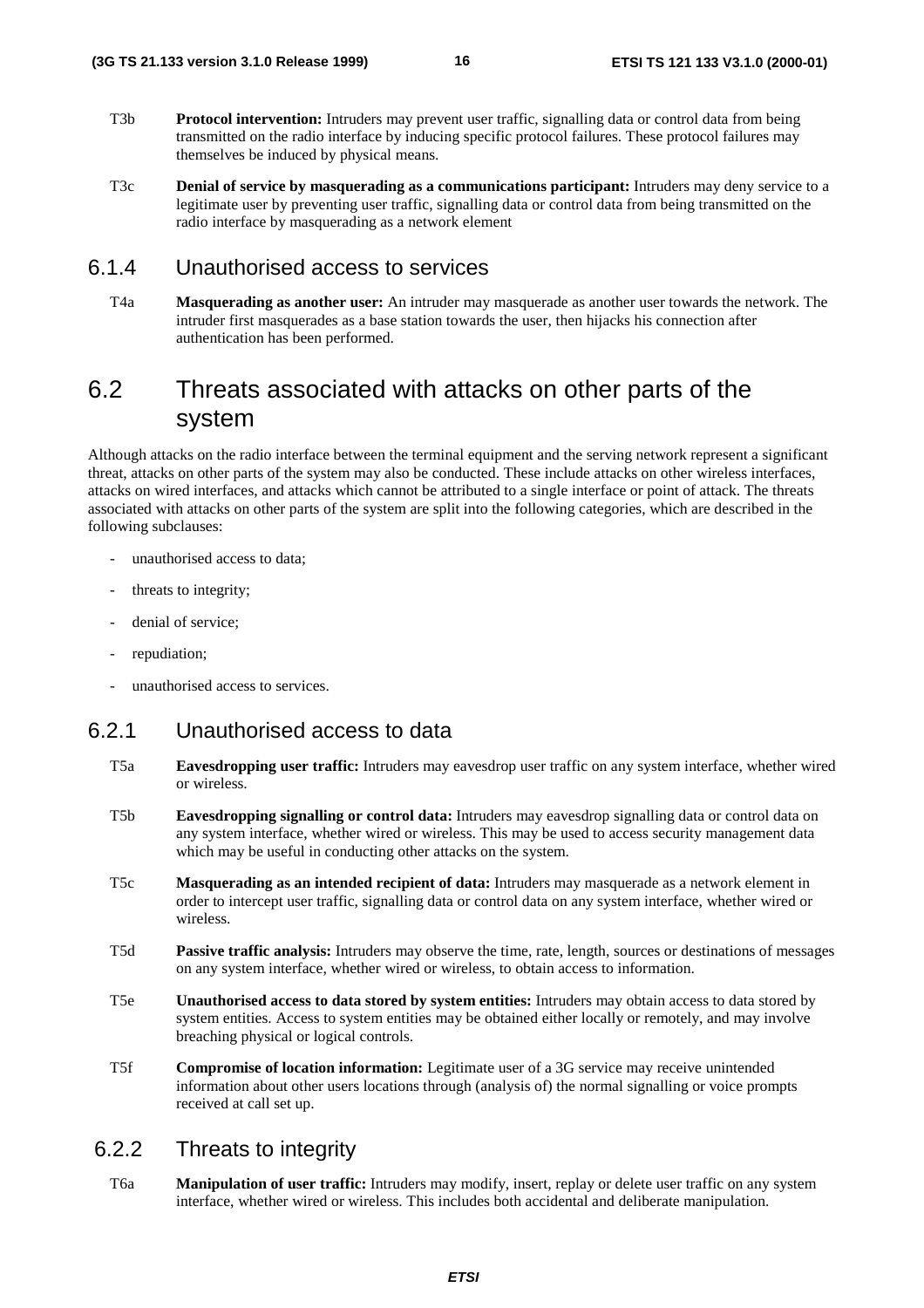- T6b **Manipulation of signalling or control data:** Intruders may modify, insert, replay or delete signalling or control data on any system interface, whether wired or wireless. This includes both accidental and deliberate manipulation.
- T6c **Manipulation by masquerading as a communications participant:** Intruders may masquerade as a network element to modify, insert, replay or delete user traffic, signalling data or control data on any system interface, whether wired or wireless.
- T6d **Manipulation of applications and/or data downloaded to the terminal or USIM:** Intruders may modify, insert, replay or delete applications and/or data which is downloaded to the terminal or USIM. This includes both accidental and deliberate manipulation.
- T6e **Manipulation of the terminal or USIM behaviour by masquerading as the originator of applications and/or data:** Intruders may masquerade as the originator of malicious applications and/or data downloaded to the terminal or USIM.
- T6f **Manipulation of data stored by system entities:** Intruders may modify, insert or delete data stored by system entities. Access to system entities may be obtained either locally or remotely, and may involve breaching physical or logical controls.

### 6.2.3 Denial of service attacks

- T7a **Physical intervention:** Intruders may prevent user or signalling traffic from being transmitted on any system interface, whether wired or wireless, by physical means. An example of physical intervention on a wired interface is wire cutting. An example of physical intervention on a wireless interface is jamming. Physical intervention involving interrupting power supplies to transmission equipment may be conducted on both wired and wireless interfaces. Physical intervention may also be conducted by delaying transmissions on a wired or wireless interface. ETSI TS 21.133 version 3.1.0 Release 1999)<br>
T/3<br>
16 Manipulation of signaling or control duta Eoristic responsests, such as the control of the signalism<br>
control due an any youten interface, shelter wireles or investor. Th
	- T7b **Protocol intervention:** Intruders may prevent user or signalling traffic from being transmitted on any system interface, whether wired or wireless, by inducing protocol failures. These protocol failures may themselves be induced by physical means.
	- T7c **Denial of service by masquerading as a communications participant:** Intruders may deny service to a legitimate user by preventing user traffic, signalling data or control data from being transmitted by masquerading as a network element to intercept and block user traffic, signalling data or control data.
	- T7d **Abuse of emergency services:** Intruders may prevent access to services by other users and cause serious disruption to emergency services facilities by abusing the ability to make USIM-less calls to emergency services from 3G terminals. If such USIM-less calls are permitted then the provider may have no way of preventing the intruder from accessing the service.

### 6.2.4 Repudiation

- T8a **Repudiation of charge:** A user could deny having incurred charges, perhaps through denying attempts to access a service or denying that the service was actually provided.
- T8b **Repudiation of user traffic origin:** A user could deny that he sent user traffic
- T8c **Repudiation of user traffic delivery:** A user could deny that he received user traffic

### 6.2.5 Unauthorised access to services

- T9a **Masquerading as a user:** Intruders may impersonate a user to utilise services authorised for that user. The intruder may have received assistance from other entities such as the serving network, the home environment or even the user himself.
- T9b **Masquerading as a serving network:** Intruders may impersonate a serving network, or part of an serving network's infrastructure, perhaps with the intention of using an authorised user's access attempts to gain access to services himself.
- T9c **Masquerading as a home environment:** Intruders may impersonate a home environment perhaps with the intention of obtaining information which enables him to masquerade as a user.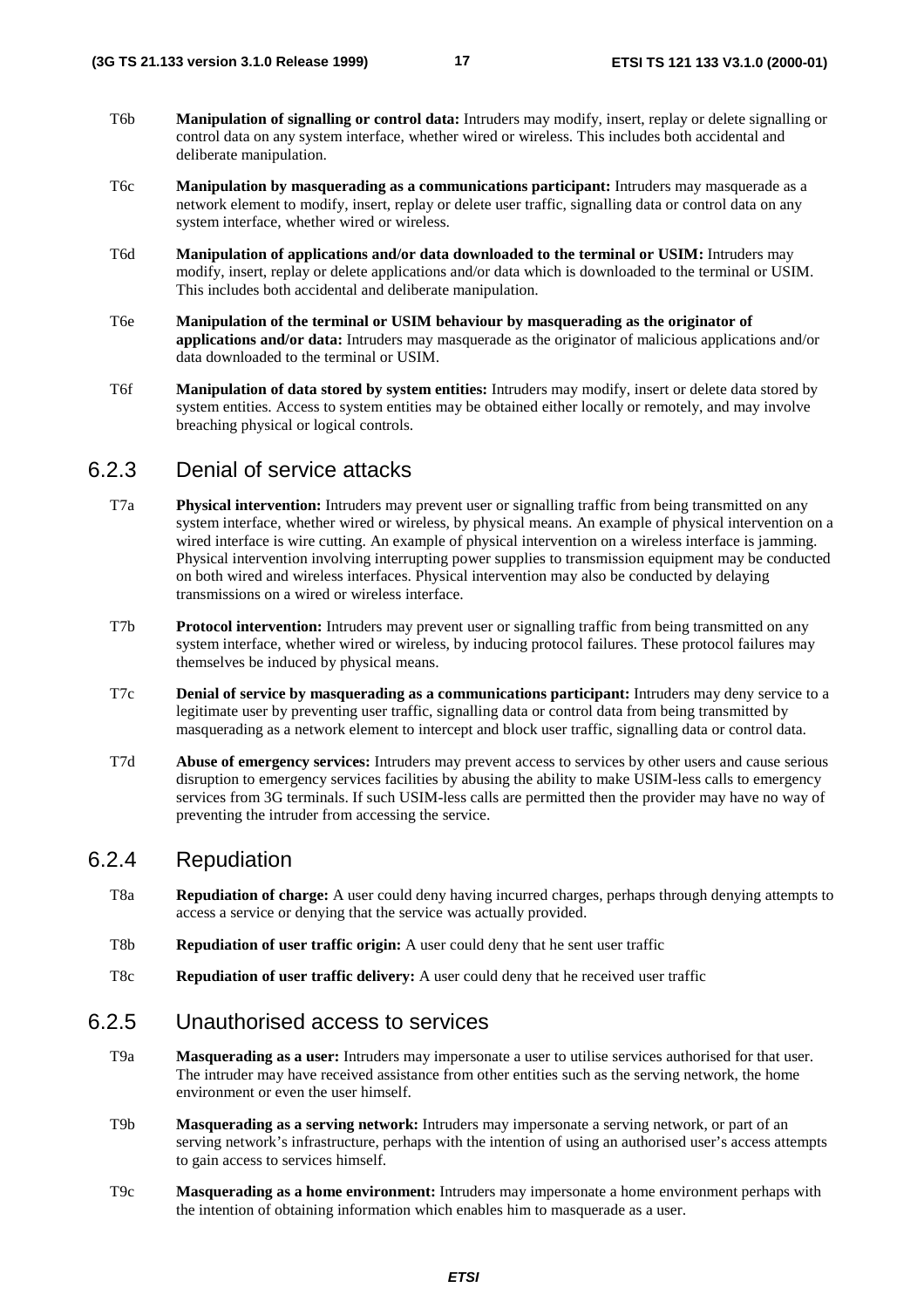- T9d **Misuse of user privileges:** Users may abuse their privileges to gain unauthorised access to services or to simply intensively use their subscriptions without any intent to pay.
- T9e **Misuse of serving network privileges:** Serving networks may abuse their privileges to gain unauthorised access to services. The serving network could e.g. misuse authentication data for a user to allow an accomplice to masquerade as that user or just falsify charging records to gain extra revenues from the home environment.

## 6.3 Threats associated with attacks on the terminal and UICC/USIM

- T10a **Use of a stolen terminal and UICC:** Intruders may use stolen terminals and UICCs to gain unauthorised access to services.
- T10b **Use of a borrowed terminal and UICC:** Users who have been given authorisation to use borrowed equipment may misuse their privileges perhaps by exceeding agreed usage limits.
- T10c **Use of a stolen terminal:** Users may use a valid USIM with a stolen terminal to access services.
- T10d **Manipulation of the identity of the terminal:** Users may modify the IMEI of a terminal and use a valid USIM with it to access services.
- T10e **Integrity of data on a terminal:** Intruders may modify, insert or delete applications and/or data stored by the terminal. Access to the terminal may be obtained either locally or remotely, and may involve breaching physical or logical controls.
- T10f **Integrity of data on USIM:** Intruders may modify, insert or delete applications and/or data stored by the USIM. Access to the USIM may be obtained either locally or remotely.
- T10g **Eavesdropping the UICC-terminal interface:** Intruders may eavesdrop the UICC-terminal interface.
- T10h **Masquerading as an intended recipient of data on the UICC-terminal interface:** Intruders may masquerade as a USIM or a terminal in order to intercept data on the UICC-terminal interface.
- T10i **Manipulation of data on the UICC-terminal interface:** Intruders may modify, insert, replay or delete user traffic on the UICC-terminal interface.
- T10j **Confidentiality of certain user data in the terminal or in the UICC/USIM:** Intruders may wish to access personal user data stored by the user in the terminal or UICC, e.g. telephone books
- T10k **Confidentiality of authentication data in the UICC/USIM:** Intruders may wish to access authentication data stored by the service provider, e.g. authentication key.

# 7 Risk Assessment

## 7.1 Evaluation of threats

Threats have been analysed and evaluated as regards the combined likelihood of occurrence and severity of impact. The threat analysis and the assessment of risks has followed the procedure outlined in ETSI Technical Report ETR 332 [3]. Extensive use has been made of the collected experiences of operators of first generation (analogue) systems and second generation (especially GSM) systems as regards current and envisaged threats to mobile systems. Note that this evaluation normally emanates from the situation as it is before any security mechanisms have been applied, whereas in some cases threats relate also to the situation where GSM-like security mechanisms have been assumed. ETSI THIS version 3.1.0 Release 1999)<br>
THIS Mission of the propriation between the control of the principal control of the principal terms of the principal control of the principal control of the principal control of the p

The evaluation results are given here as a list of threats evaluated as being of major or medium (significant) impact. Major threats are indicated, other threats listed are assumed to be medium impact.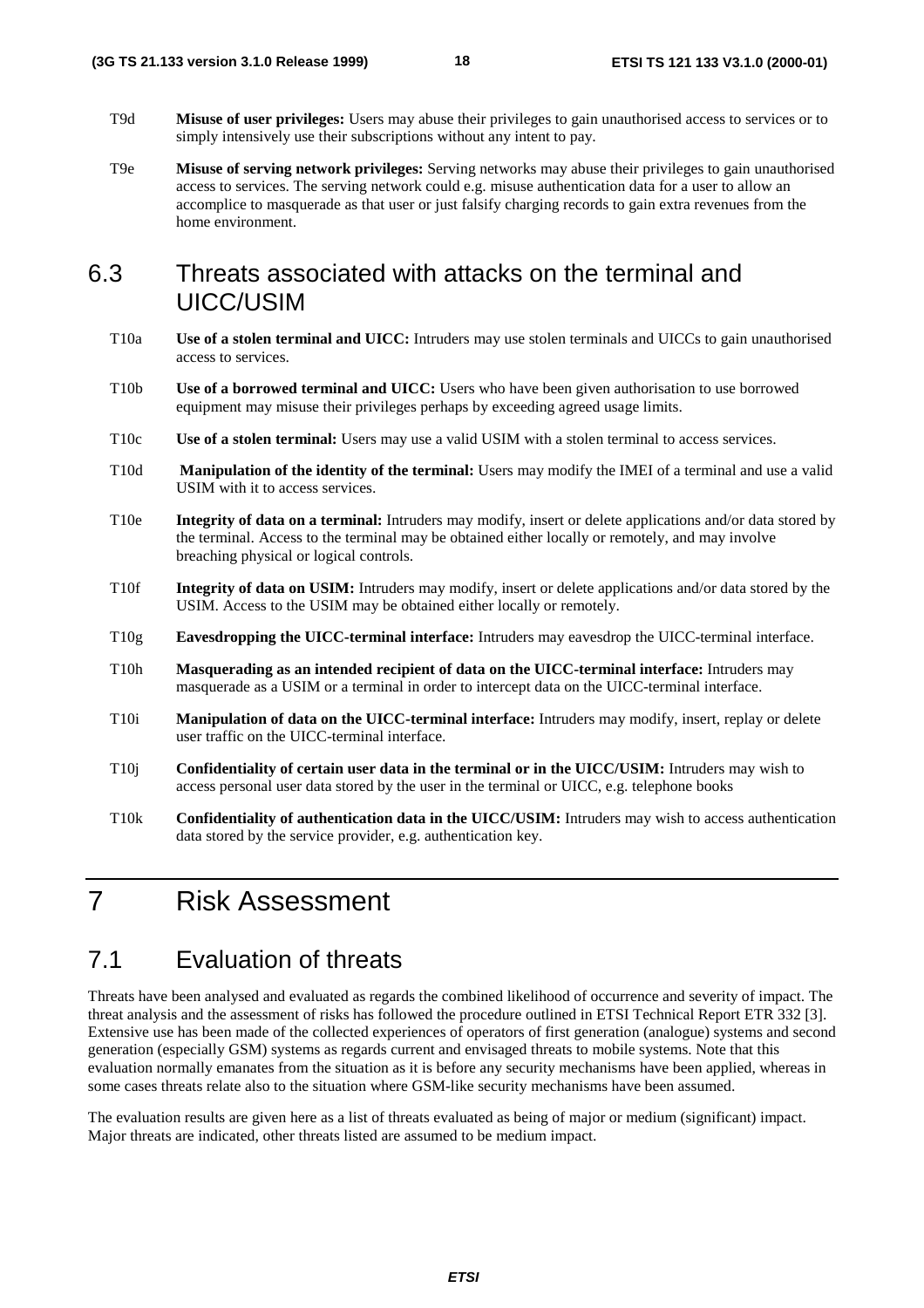### 7.1.1 Threats evaluated to be of major or medium value.

- T1a **Eavesdropping user traffic:** Intruders may eavesdrop user traffic on the radio interface. (MAJOR)
- T1b **Eavesdropping signalling or control data:** Intruders may eavesdrop signalling data or control data on the radio interface. This may be used to access security management data or other information which may be useful in conducting active attacks on the system. ETSI TS 22.1133 version 3.1.0 Release 1999)<br>
19<br>
153 1.131 version points are control due to be collected to be of major control due to make interior (MADR)<br>
1711 **Enverting these transfer interior and the control due to m** 
	- T1c **Masquerading as a communications participant:** Intruders may masquerade as a network element to intercept user traffic, signalling data or control data on the radio interface. (MAJOR)
	- T1d **Passive traffic analysis:** Intruders may observe the time, rate, length, sources or destinations of messages on the radio interface to obtain access to information. (MAJOR)
	- T4a **Masquerading as another user:** An intruder may masquerade as another user towards the network.. The intruder first masquerades as a base station towards the user, then hijacks his connection after authentication has been performed.
	- T5b **Eavesdropping signalling or control data:** Intruders may eavesdrop signalling data or control data on any system interface, whether wired or wireless. This may be used to access security management data which may be useful in conducting other attacks on the system.
	- T6e **Manipulation of the terminal or USIM behaviour by masquerading as the originator of applications and/or data:** Intruders may masquerade as the originator of malicious applications and/or data downloaded to the terminal or USIM.
	- T9a **Masquerading as a user:** Intruders may impersonate a user to utilise services authorised for that user. The intruder may have received assistance from other entities such as the serving network, the home environment or even the user himself. (MAJOR)
	- T9b **Masquerading as a serving network:** Intruders may impersonate a serving network, or part of an serving network's infrastructure, perhaps with the intention of using an authorised user's access attempts to gain access to services himself.
	- T9d **Misuse of user privileges:** Users may abuse their privileges to gain unauthorised access to services or to simply intensively use their subscriptions without any intent to pay. (MAJOR)
	- T10a **Use of a stolen terminal and UICC:** Intruders may use stolen terminals and UICCs to gain unauthorised access to services. (MAJOR)
	- T10c **Use of a stolen terminal:** Users may use a valid USIM with a stolen terminal to access services. (MAJOR)
	- T10d **Manipulation of the identity of the terminal:** Users may modify the IMEI of a terminal and use a valid USIM with it to access services. (MAJOR)
	- T10e **Integrity of data on a terminal:** Intruders may modify, insert or delete applications and/or data stored by the terminal. Access to the terminal may be obtained either locally or remotely, and may involve breaching physical or logical controls.
	- T10f **Integrity of data on USIM:** Intruders may modify, insert or delete applications and/or data stored by the USIM. Access to the USIM may be obtained either locally or remotely.
	- T10k **Confidentiality of authentication data in the UICC/USIM:** Intruders may wish to access authentication data stored by the service provider, e.g. authentication key. (MAJOR)

## 7.2 Results of threat analysis

Not surprisingly, as the experience from operating mobile systems has shown, most of the significant threats can be categorised into a small number of groups:

**Masquerading:** as other users to gain unauthorised access to services (i.e. charged to another user's account),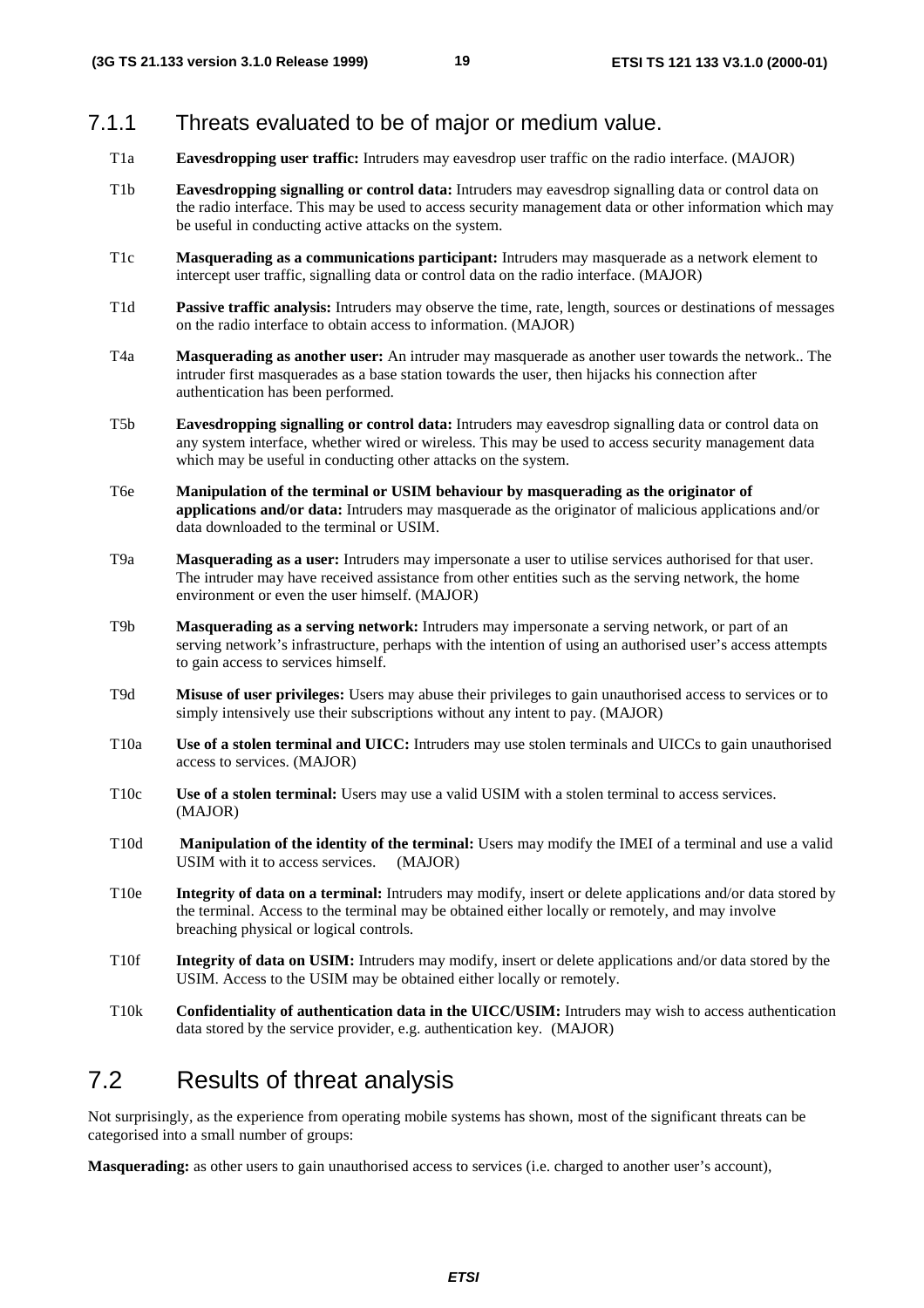**Eavesdropping:** which may lead to compromise of user data traffic confidentiality, or of call-related information like dialled numbers, location data, etc.

**Subscription fraud:** where subscribers exploit the services with heavy usage without any intention to pay.

What is new is the acknowledgement of threats which exploit more sophisticated, active attacks to achieve the eavesdropping or masquerading (see Annex A). These may involve attacks which involve the manipulation of signalling traffic on the radio interface and attacks where the intruder masquerades as a radio base station. Furthermore, attention is now not only focused on radio interface attacks, but also on other part of the system. ETSI TS 21.133 version 3.1.0 Reduces 1999)<br> **ETSI TS 21.133 version 3.1.0 Release 1999)**<br> **ETSI TS 21.133 version and Construction 3.1.0 Release 1999)**<br> **ETSI TS 21.133 version and Construction 3.1.0 Release 1999)**<br> **ETSI** 

# 8 Security Requirements

### 8.1 Requirements derived from threat analysis

This subclause gives a complete list of security requirements as derived from the threat analysis. They have not been ordered according to risk evaluation values. The threat or threats directly leading to the requirement or connected to the requirement are given in brackets for each entry.

### 8.1.1 Requirements on security of 3GPP services

#### 8.1.1.1 Requirements on secure service access

- R1a A valid USIM shall be required to access any 3G service except for emergency calls where the network should be allowed to decide whether or not emergency calls should be permitted without a USIM. (T7d, T9a,d)
- R1b It shall be possible to prevent intruders from obtaining unauthorised access to 3G services by masquerading as authorised users. (T4a, T9a,c)
- R1c It shall be possible for users to be able to verify that serving networks are authorised to offer 3G services on behalf of the user's home environment at the start of, and during, service delivery. (T1c,e, T3c, T4a,  $T9b.c$

#### 8.1.1.2 Requirements on secure service provision

- R2a It shall be possible for service providers to authenticate users at the start of, and during, service delivery to prevent intruders from obtaining unauthorised access to 3G services by masquerade or misuse of priorities. (T4a, T8a, T9a,d)
- R2b It shall be possible to detect and prevent the fraudulent use of services. Alarms will typically need to be raised to alert providers to security-related events. Audit logs of security related events will also need to be produced. (T8a,b,c, T9d,e, T10a,b)
- R2c It shall be possible to prevent the use of a particular USIM to access 3G services. (T9a,d, T10a)
- R2d It shall be possible for a home environment to cause an immediate termination of all services provided to certain users, also those offered by serving networks.(T9a,d, T10a,b)
- R2e It shall be possible for the serving network to be able to authenticate the origin of user traffic, signalling data and control data on radio interfaces. (T8a,b,c, T9c)
- Note: It is assumed that user traffic contains sufficient redundancy such that a stream cipher provides a basic level of data origin authentication on the radio interfaces and that, if that is not sufficient and additional measures are required, the application should be aware and measures should be implemented at the application layer.
- R2f It shall be possible to prevent intruders from restricting the availability of services by logical means. (T3b,c, T7e)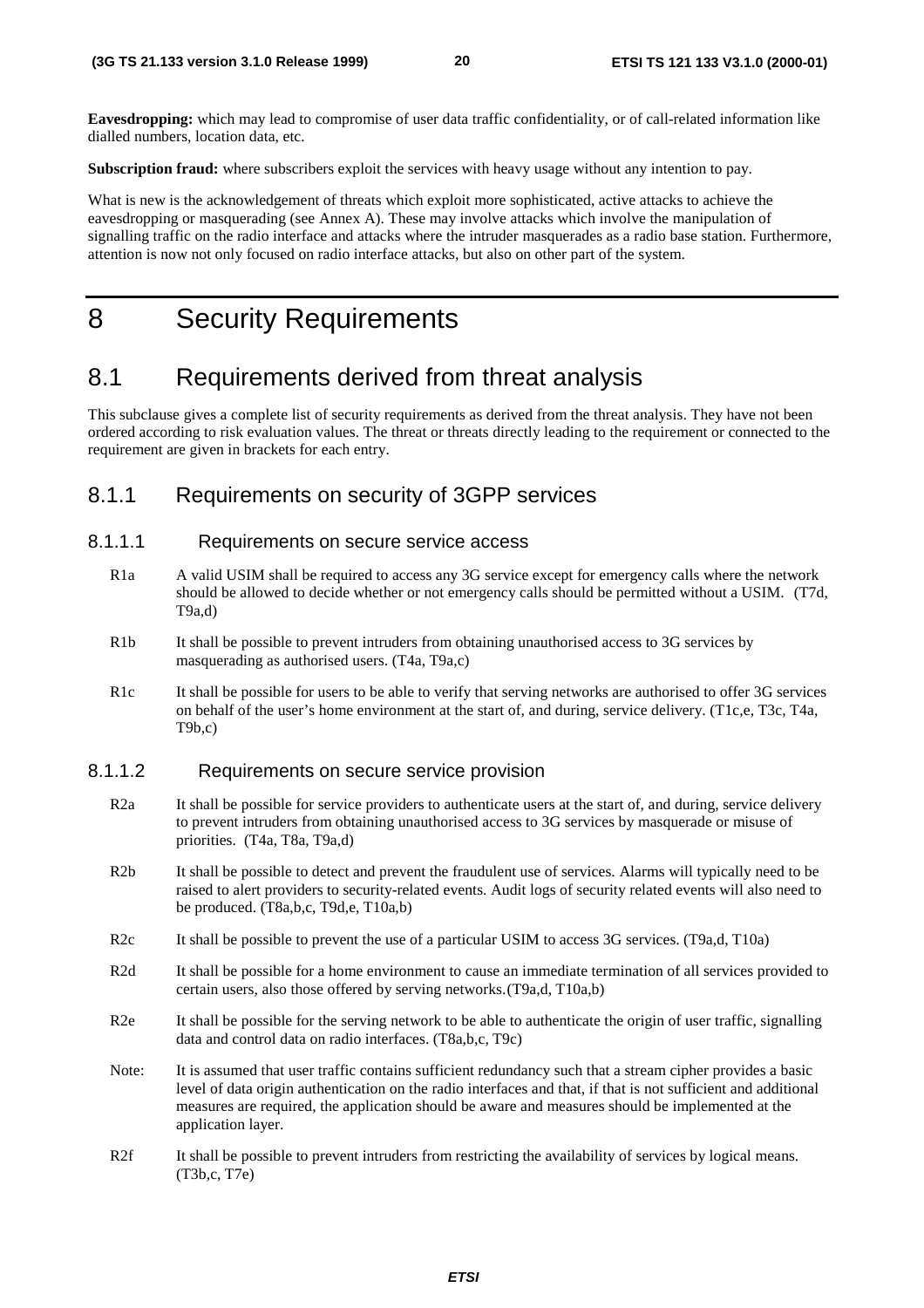R2g There shall be a secure infrastructure between network operators, designed such that the need for HE trust in the SN for security functionality is minimised.

### 8.1.2 Requirements on system integrity

- R3a It shall be possible to protect against unauthorised modification of user traffic. (T2a, T6a,c, T7b,c)
- Note: It is assumed that user traffic contains sufficient redundancy such that a stream cipher provides a basic level of data integrity protection on the radio interfaces and that, if that is not sufficient and additional measures are required, the application should be aware and measures should be implemented at the application layer. ETSI 133 version 3.1.0 Release 1999)<br>
ETSI 153 11 133 V3.1.0 (2000-01)<br>
in the SN for exertly innebtoming has because a cover control, changed set that no over 6 M-res<br>
in the SN for exertly innebtoming is minimized.<br>
SAL
	- R3b It shall be possible to protect against unauthorised modification of certain signalling data and control data, particularly on radio interfaces. (T2b, T3b,c, T6b,c, T7a,b,c)
	- R3c It shall be possible to protect against unauthorised modification of user-related data downloaded to or stored in the terminal or in the USIM. (T6d.e. T6c, T10f.i)
	- R3d It shall be possible to protect against unauthorised modification of user-related data which is stored or processed by a provider. (T6c,f)
	- R3e It shall be possible to ensure that the origin and integrity of applications and/or data downloaded to the terminal and/or the UICC can be checked. It may also be necessary to ensure the confidentiality of downloaded applications and/or data. (T6c,d,e,f, T10e,f,i)
	- R3f It shall be possible to ensure the origin, integrity and freshness of authentication data, particularly of the cipher key on the radio interface. (T1a,b, T2b, T5c, T6c)
	- R3g It shall be possible to secure infrastructure between operators. (T5a,b,c, T6a,b,c, T7a,b,c, T9b,c)

### 8.1.3 Requirements on protection of personal data

#### 8.1.3.1 Security of user-related transmitted data

- R4a It shall be possible to protect the confidentiality of certain signalling data and control data, particularly on radio interfaces. (T1b,d, T5b,c,d)
- R4b It shall be possible to protect the confidentiality of user traffic, particularly on radio interfaces. (T1a, T5a)
- R4c It shall be possible to protect the confidentiality of user identity data, particularly on radio interfaces. (T1b,d, T3b, T5b,c,d,e)
- R4d It shall be possible to protect the confidentiality of location data about users, particularly on radio interfaces. (T1b, T3b, T5b,c,d,e)
- R4e It shall be possible to protect against the unwanted disclosure of location data for a user participating in a particular 3G service to other parties participating in the same 3G service. (T5f)
- R4f It shall be possible for the user to check whether or not his user traffic and his call related information is confidentiality protected. This should require minimal user activity. (T1a,b)

#### 8.1.3.2 Security of user-related stored data

- R5a It shall be possible to protect the confidentiality of user-related data which is stored or processed by a provider. (T5c,e)
- R5b It shall be possible to protect the confidentiality of user-related data stored by the user in the terminal or in the USIM. (T10h,j)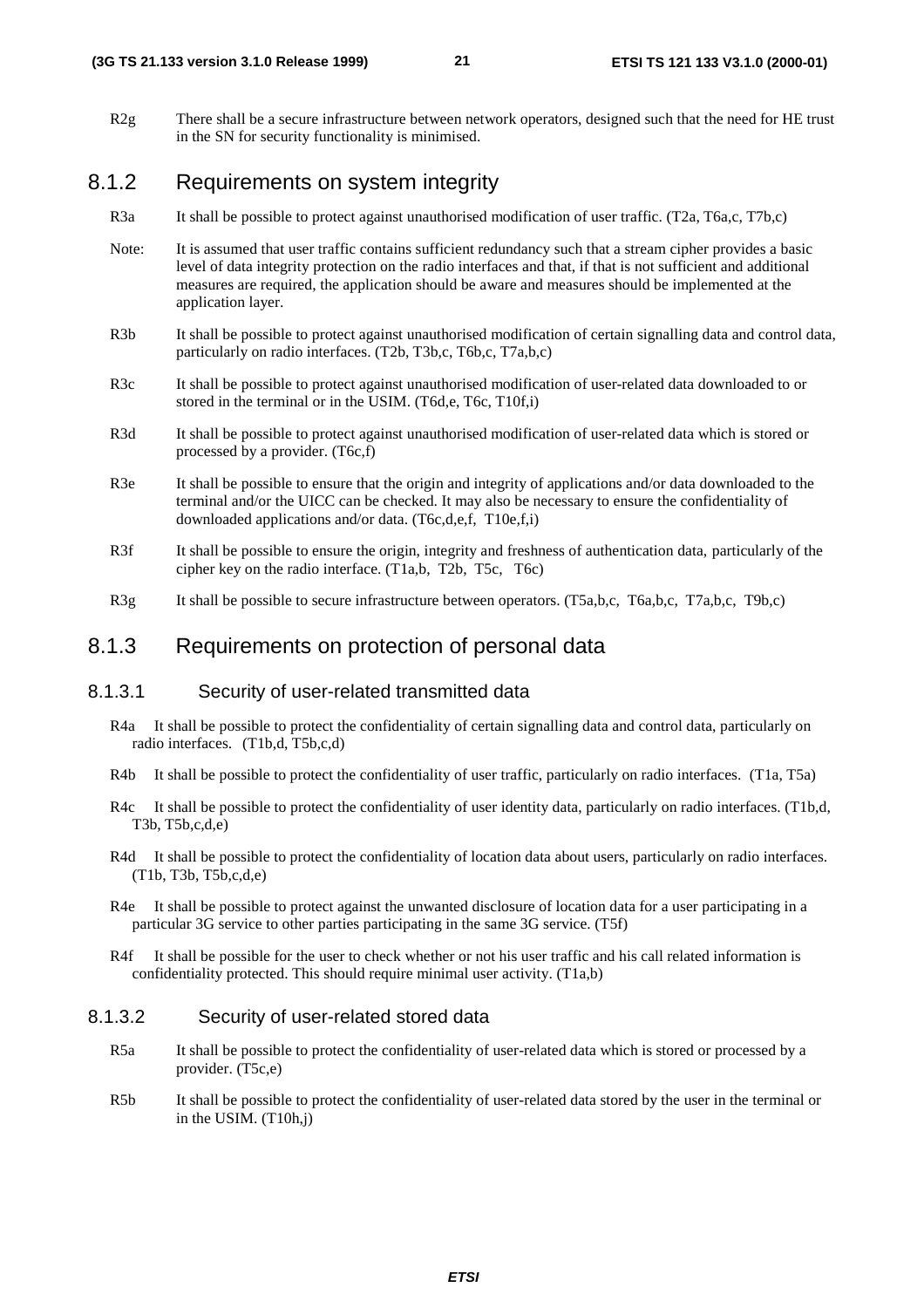### 8.1.4 Requirements on the terminal/USIM

### 8.1.4.1 USIM Security

- R6a It shall be possible to control access to a USIM so that it can only be used to access 3G services by the subscriber to whom it was issued or by users explicitly authorised by that subscriber. (T10a, g)
- R6b It shall be possible to control access to data in a USIM. For instance, some data may only be accessible by an authorised home environment. (T10h,j, k)
- R6c It shall not be possible to access data in a USIM that is only intended to be used within the USIM, e.g. authentication keys and algorithms. (T10h,k)

### 8.1.4.2 Terminal Security

- R7a It shall be possible to deter the theft of terminals. (T10a,c,d)
- R7b It shall be possible to bar a particular terminal from accessing 3G services. (T10a,c,d)
- R7c It shall be difficult to change the identity of a terminal to circumvent measures taken to bar a particular terminal from accessing 3G services. (T10a,c,d)

## 8.2 External requirements

### 8.2.1 Regulator requirements

### 8.2.1.1 Lawful interception

R8a It shall be possible for law enforcement agencies to monitor and intercept every call and call attempt, and other service or call related user actions, in accordance with national laws. This shall apply to devices and/or via interfaces placed by the serving networks or home environments at the disposal of the national law enforcement agencies according to national law, and intended solely for lawful interception purposes. (Derived from Security Principles and Objectives [1]). ETSI TS 21.133 version 3.1.0 Reduces 1999)<br>
22. ETSI TS 21 1133 V3.1.0 (2000-01)<br>
3.1.4. Requirements to related agrees to at LSM as that it and only to use the next state control is the shade the positive control access t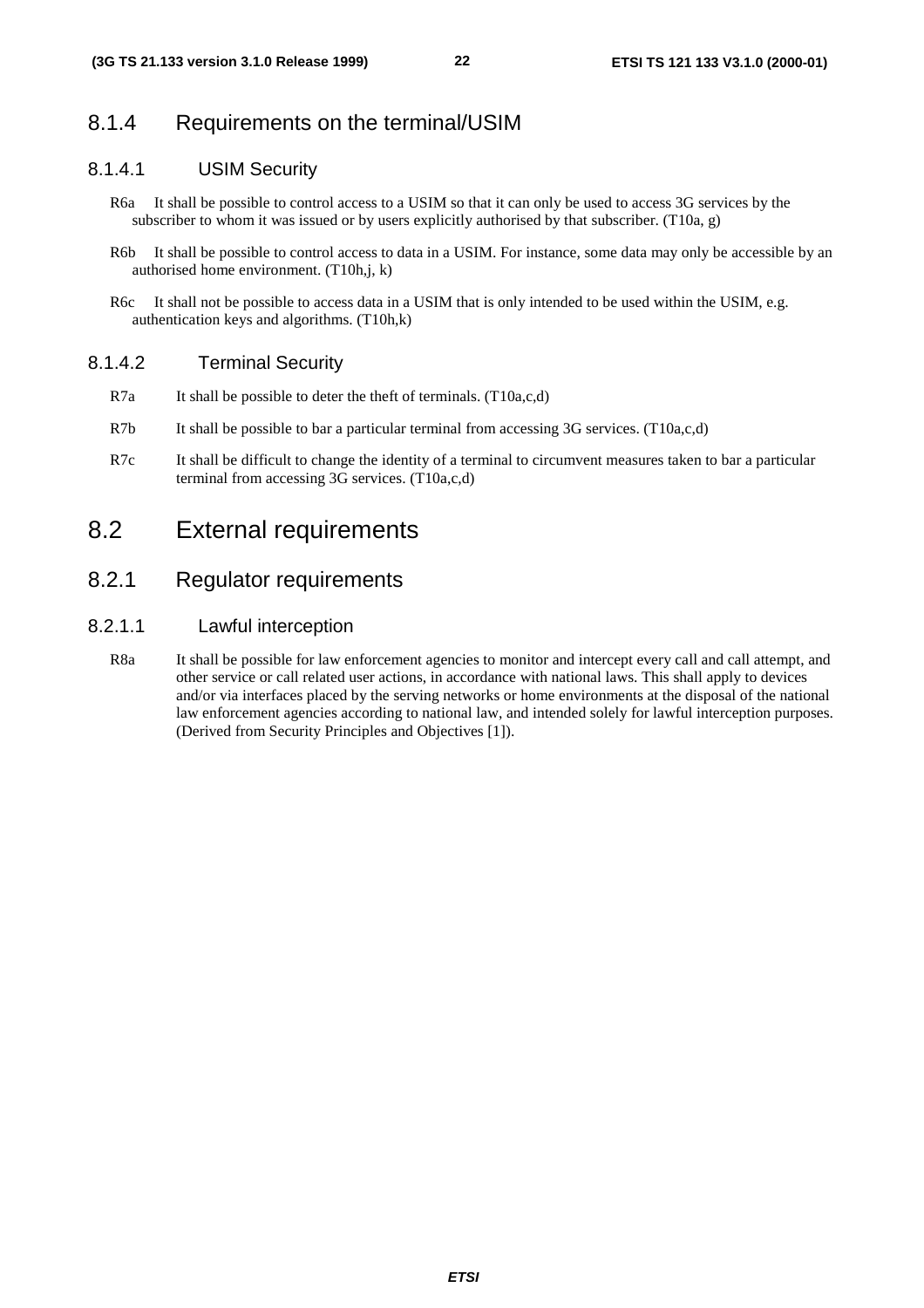# Annex A (Informative): Threats linked to active attacks on the radio access link

The success of digital mobile communication systems leads to a larger interest for fraudsters, especially as the opportunities for attacking other systems are dwindling. Thus, it can be expected that there will be more investment by the fraudster on more complex equipment which may lead to new active attacks becoming more of a concern. This annex focuses on active attacks in which an attacker manipulates signalling on the radio interface or masquerades as a network element in order to mount various forms of attack (so called "False Base Station" attacks).

This annex analyses a number of threats related to these types of attacks. Extensive analyses have been made of these and similar threats in the baseline document "Countermeasures to active attacks on the radio access link" (see references).

# A.1 User identity catching

#### **- Active identity catching**

An intruder may spoof a serving network and send a request for the permanent user identity to a targeted user to capture his permanent identity in clear text.

# A.2 Suppression of encryption between target and intruder

An intruder may succeed in disabling encryption on the radio interface by several means.

The intruder may masquerade completely as a serving network. The intruder can either use a man-in-the-middle attack by establishing two connections, one to the user and one to a valid serving network (relaying data with or without modifications between a user and a valid serving network) or just masquerade as a serving network without establishing a link to a real network. In any case, the intruder may be able to suppress encryption between the user and himself by sending the appropriate signalling messages. ETSI TS 121.133 version 3.1.0 Release 1999)<br>
Annex A (Informative):<br>
Threats linked to active attacks on the radio access link<br>
the uses of again while communication or your material in the line where the station is a de-<br>

Alternatively, the intruder may just manipulate the signalling messages by which the user and serving network agree on their ciphering capabilities to create an incompatibility that will prevent ciphering from being established.

The threats following these actions are described below:

#### **- Eavesdropping of a genuine call.**

Once encryption is disabled, the intruder can capture signalling and user traffic.

#### **- Answering a mobile originated call.**

When the target attempts to make a call, the intruder relays the messages between the target and the true network until after authentication is completed. The intruder cuts the connection with the true network suppresses encryption and proceeds to set up the call as a new call (to any suitable network) and under the intruder's own full control.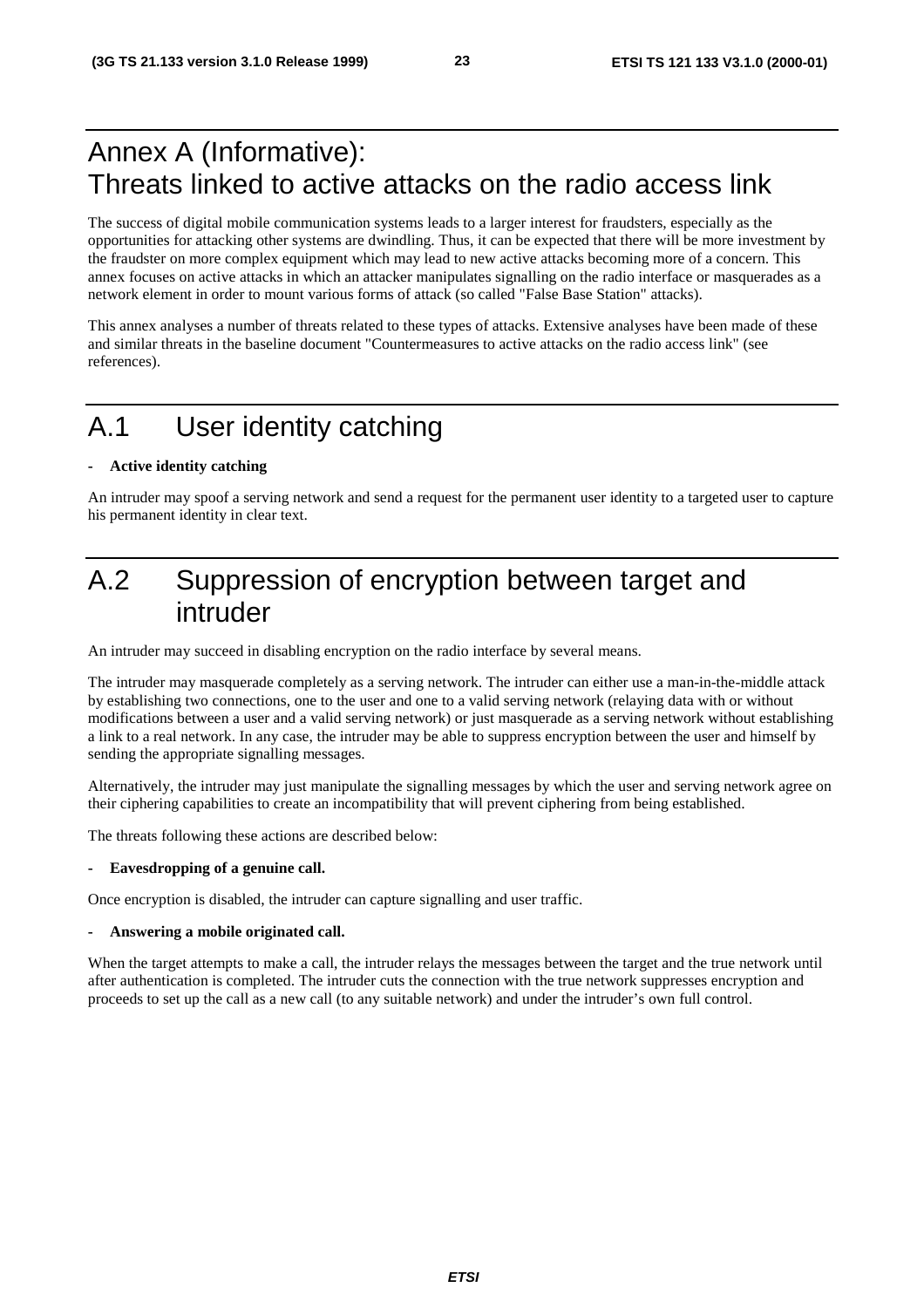# A.3 Compromise of authentication data

Authentication data can get compromised, either during its transport between the home environment and the serving network, or by unauthorised access to databases.

#### **- Forcing use of a compromised cipher key**

The intruder obtains a sample of authentication data and uses it to convince the user that he is connected to a proper serving network, and forces the use of a compromised cipher key. The intruder may force the repeated use of the same authentication data to ensure the same encryption key will be used for many calls. Leads to continuous eavesdropping.

#### **- Impersonating the user**

The intruder obtains a sample of authentication data and uses it to impersonate a user towards the serving network. Masquerading as a base station towards the serving network (or eavesdropping on such a connection) could be used to obtain valid authentication data for this attack.

#### **- Reusing authentication data**

The intruder forces the repeated use of the same authentication data. Weaknesses in the efficiency of the encryption protection may be exploited either for cipher cryptanalysis or protocol attacks.

# A.4 Hijacking of services

The goal of these attacks is to access mobile communication services on the target's account.

#### **- Hijacking services for outgoing calls**

While the target camps on the false base station, the intruder pages the target for an incoming call. The user then initiates the call set-up procedure, which the intruder allows to occur between the serving network and the target, modifying the signalling elements such that to the serving network it appears as if the target wants to set-up a mobile originated call. After authentication the intruder releases the target, and subsequently uses the connection to make fraudulent calls on the target's subscription. **ETSI TS 22.1.133 version 3.1.0 Release 1999)**<br> **A.3 Compromise dui case precimiented in the duity is transport between sixtensions and the serving and serving the serving and serving the serving and serving the serving** 

This could be possible if the network does not enable encryption, or if the intruder can disable encryption (as in A.2) or if the intruder has access to the cipher key (as in A.3).

#### **- Hijacking incoming calls**

While the target camps on the false base station, an associate of the intruder makes a call to the target's number. The intruder allows call set-up between target and serving network. After authentication the intruder releases the target, and subsequently uses the connection to answer the call made by his associate. The target will have to pay for the roaming leg.

This works either if the network does not enable encryption, or if the intruder can disable encryption (as in A.2) or if the intruder has access to the cipher key (as in A.3).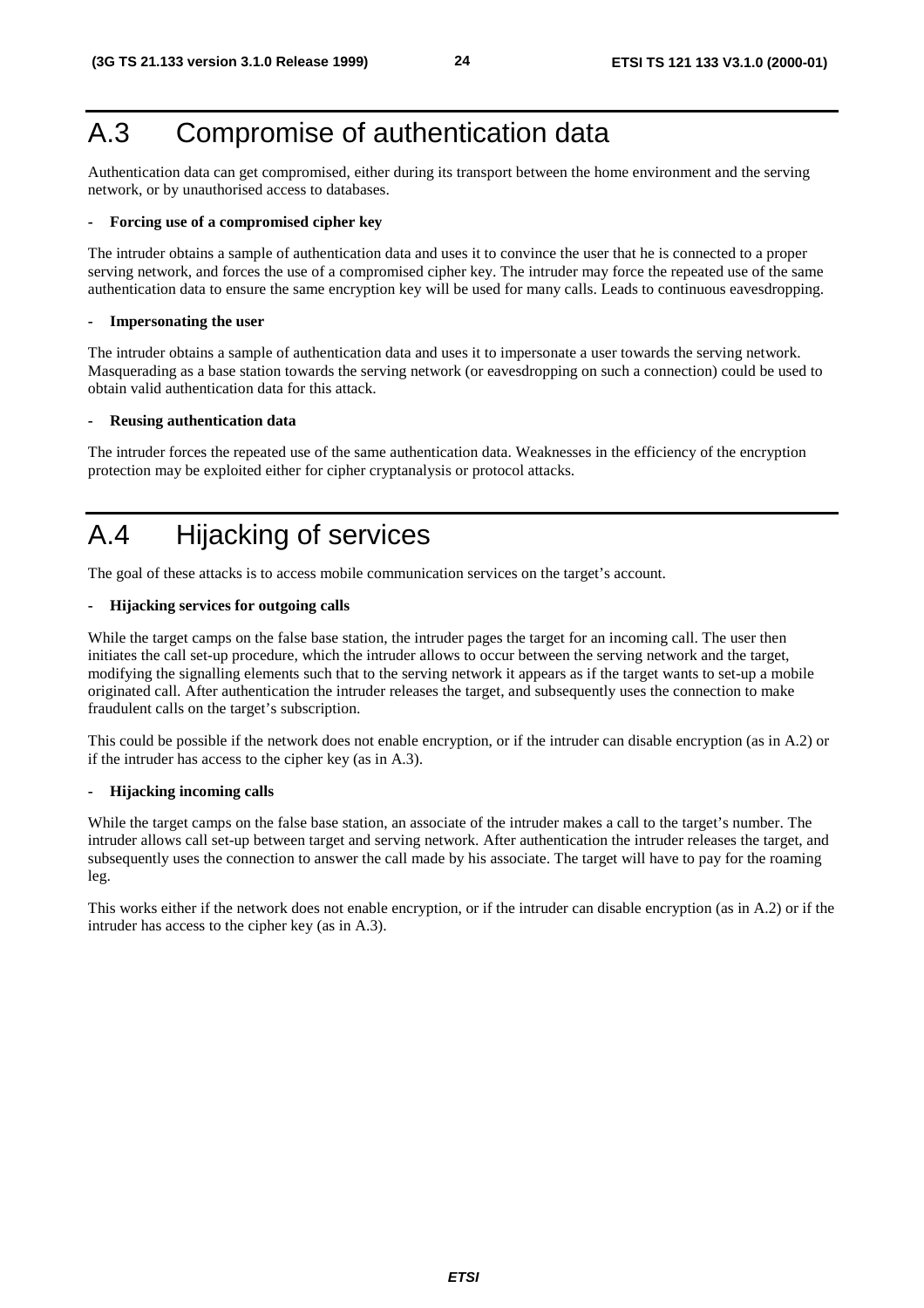# Annex B: Change history

| <b>TSG SA#</b> | <b>Spec</b><br>21.133 | Change history          |     |                 |                             |                                     |
|----------------|-----------------------|-------------------------|-----|-----------------|-----------------------------|-------------------------------------|
| SA#03          |                       |                         |     |                 | <b>Change history</b>       |                                     |
| SA#06          |                       | <b>Version</b><br>2.0.0 | CR  | <phase></phase> | <b>New Version</b><br>3.0.0 | Subject/Comment<br>Approved at SA#3 |
|                | 21.133                | 3.0.0                   | 001 |                 | 3.1.0                       | Integrity of user data              |
|                |                       |                         |     |                 |                             |                                     |
|                |                       |                         |     |                 |                             |                                     |
|                |                       |                         |     |                 |                             |                                     |
|                |                       |                         |     |                 |                             |                                     |
|                |                       |                         |     |                 |                             |                                     |
|                |                       |                         |     |                 |                             |                                     |
|                |                       |                         |     |                 |                             |                                     |
|                |                       |                         |     |                 |                             |                                     |
|                |                       |                         |     |                 |                             |                                     |
|                |                       |                         |     |                 |                             |                                     |
|                |                       |                         |     |                 |                             |                                     |
|                |                       |                         |     |                 |                             |                                     |
|                |                       |                         |     |                 |                             |                                     |
|                |                       |                         |     |                 |                             |                                     |
|                |                       |                         |     |                 | <b>ETSI</b>                 |                                     |